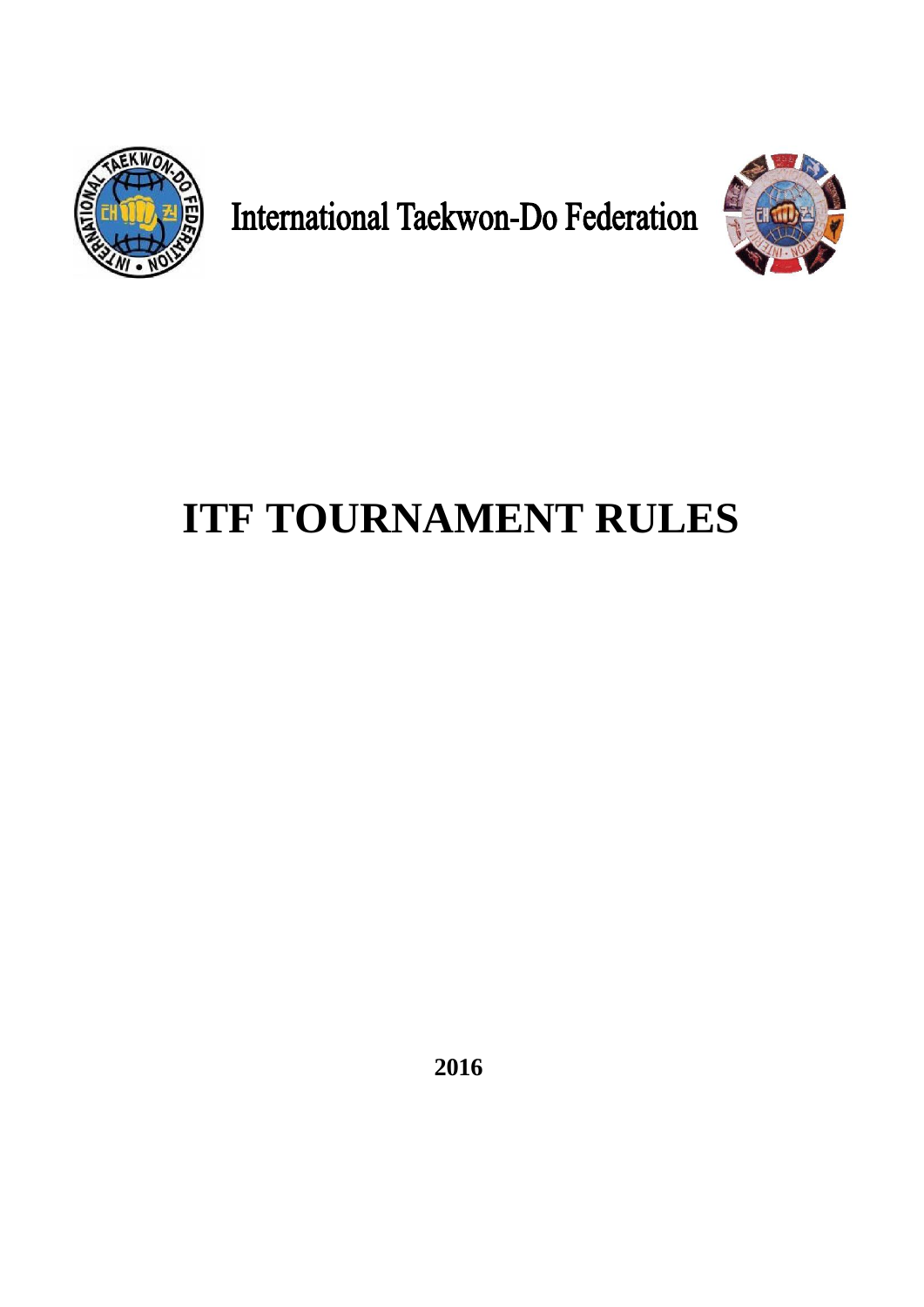## *INDEX*

## **Section 1. General**

| Article 1.  |                                                                        |  |
|-------------|------------------------------------------------------------------------|--|
| Article 2.  |                                                                        |  |
| Article 3.  |                                                                        |  |
| Article 4.  |                                                                        |  |
|             | <b>Section 2. Tournament Organizing Committee (T.O.C)</b>              |  |
| Article 5.  |                                                                        |  |
| Article 6.  |                                                                        |  |
| Article 7.  |                                                                        |  |
|             | <b>Section 3. Application</b>                                          |  |
| Article 8.  |                                                                        |  |
| Article 9.  |                                                                        |  |
|             |                                                                        |  |
|             | <b>Section 4. Qualification</b>                                        |  |
| Article 11. |                                                                        |  |
| Article 12. | Principle of Qualification for Participation in Junior Championship 7  |  |
| Article 13. | Principle of Qualification for Participation in Adult Championship 7   |  |
| Article 14. | Principle of Qualification for Participating in Veteran Championship 7 |  |
| Article 15. | Confirmation of Qualification for Participation in Championships 7     |  |
| Article 16. |                                                                        |  |
|             | Section 5. Dress Code & Equipment                                      |  |
|             |                                                                        |  |
| Article 18. |                                                                        |  |
|             | Section 6. Insurance & Medical Assistance.                             |  |
| Article 19. |                                                                        |  |
|             |                                                                        |  |
|             | <b>Section 7. Championship Venue &amp; Facilities</b>                  |  |
| Article 21. |                                                                        |  |
| Article 22. |                                                                        |  |
| Article 23. |                                                                        |  |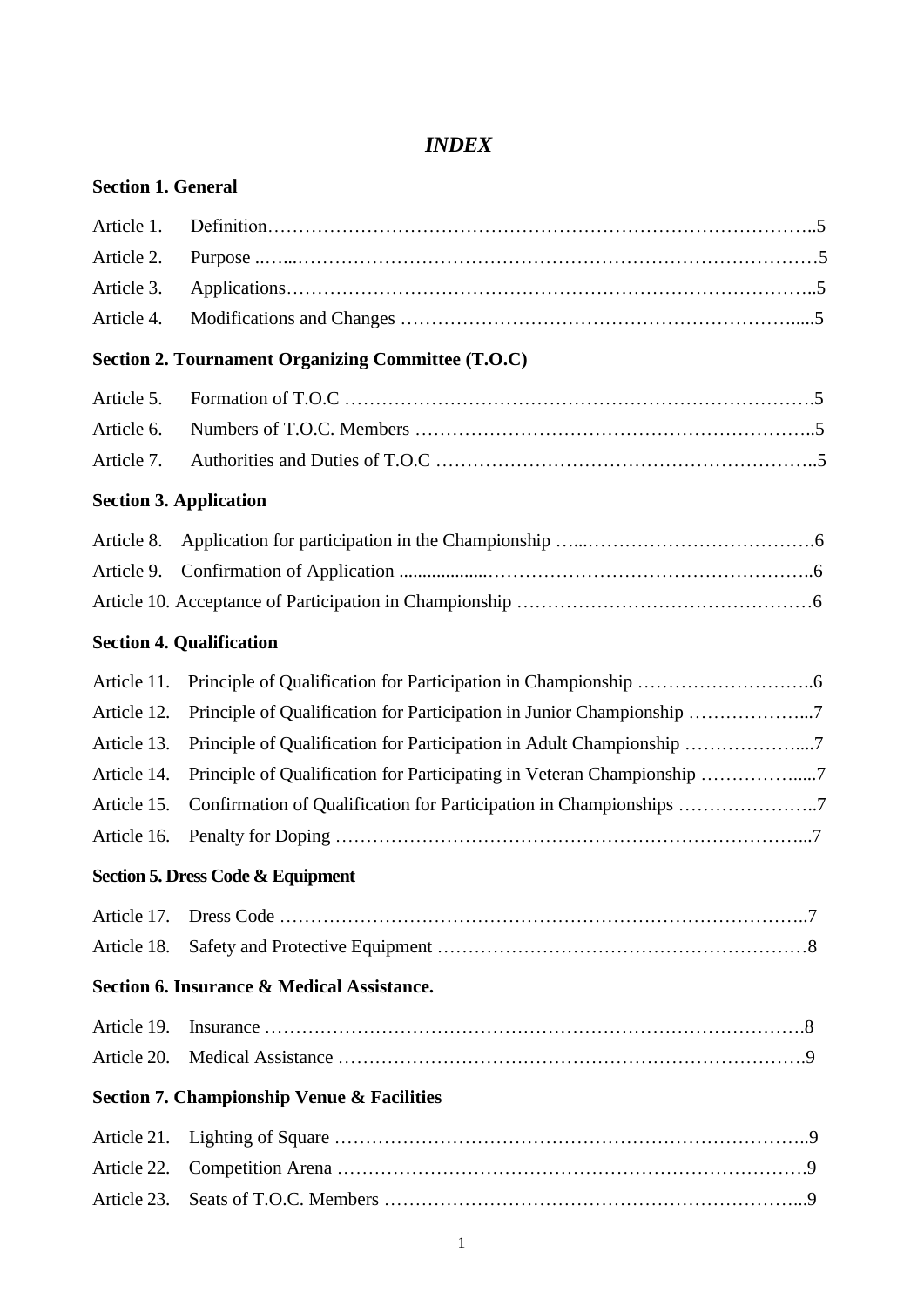| Article 24.                |                                                                                       |  |
|----------------------------|---------------------------------------------------------------------------------------|--|
| Article 25.                |                                                                                       |  |
| Article 26.                |                                                                                       |  |
| Article 27.                |                                                                                       |  |
| Article 28.                |                                                                                       |  |
| Article 29.                |                                                                                       |  |
| Article 30.                |                                                                                       |  |
| Article 31.                |                                                                                       |  |
|                            | Section 8. Weight-Check & Draw                                                        |  |
| Article 32.                |                                                                                       |  |
| Article 33.                |                                                                                       |  |
|                            | <b>Section 9. Delegates &amp; Coaches</b>                                             |  |
| Article 34.                |                                                                                       |  |
| Article 35.                |                                                                                       |  |
|                            | <b>Section 10. Competition</b>                                                        |  |
| Article 36.                |                                                                                       |  |
| Article 37.                |                                                                                       |  |
| Article 38.                |                                                                                       |  |
| Article 39.                |                                                                                       |  |
| Article 40.                |                                                                                       |  |
| Article 41.                |                                                                                       |  |
|                            |                                                                                       |  |
| <b>Section 12. Awards</b>  |                                                                                       |  |
| Article 42.                |                                                                                       |  |
| Article 43.                |                                                                                       |  |
| Article 44.                |                                                                                       |  |
|                            | Article 45. Most Technical Awards, Awards for Team Champion and Most Honorable Awards |  |
| Article 46.                |                                                                                       |  |
| <b>Section 13. Pattern</b> |                                                                                       |  |
| Article 47.                |                                                                                       |  |
| Article 48.                |                                                                                       |  |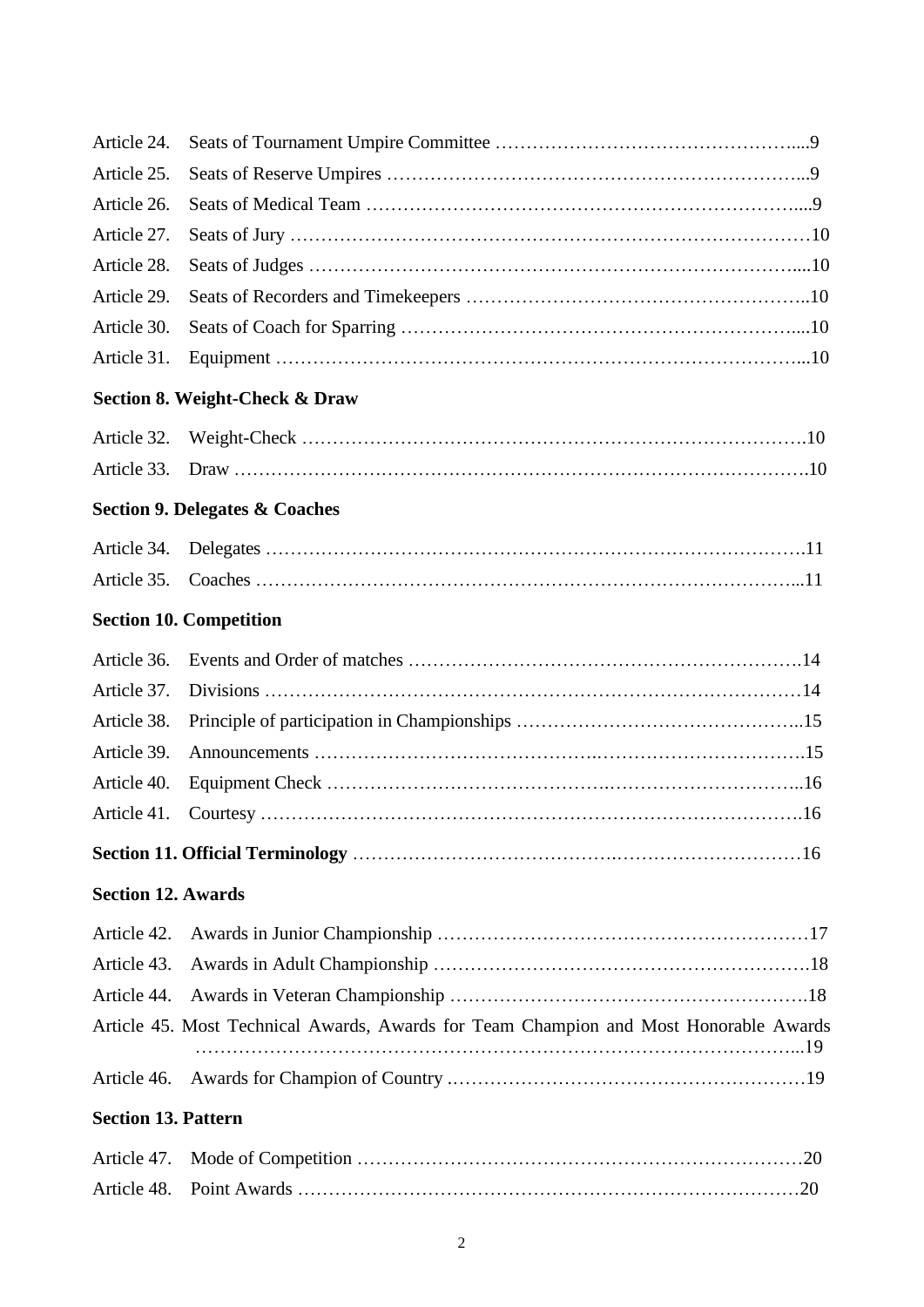| Article 49.                 |                                      |  |
|-----------------------------|--------------------------------------|--|
| Article 50.                 |                                      |  |
| Article 51                  |                                      |  |
| <b>Section 14. Sparring</b> |                                      |  |
| Article 52.                 |                                      |  |
| Article 53.                 |                                      |  |
| Article 54.                 |                                      |  |
| Article 55.                 |                                      |  |
| Article 56.                 |                                      |  |
| Article 57.                 |                                      |  |
| Article 58.                 |                                      |  |
| Article 59.                 |                                      |  |
| Article 60.                 |                                      |  |
|                             | <b>Section 15. Special Technique</b> |  |
| Article 61.                 |                                      |  |
| Article 62.                 |                                      |  |
| Article 63.                 |                                      |  |
| Article 64.                 |                                      |  |
| Article 65.                 |                                      |  |
| Article 66.                 |                                      |  |
| Article 67.                 |                                      |  |
|                             | <b>Section 16. Power Breaking</b>    |  |
| Article 68.                 |                                      |  |
| Article 69.                 |                                      |  |
| Article 70.                 |                                      |  |
| Article 71.                 |                                      |  |
| Article 72.                 |                                      |  |
| Article 73.                 |                                      |  |
| Article 74.                 |                                      |  |
| Section 17.                 | <b>Self-Defense Routine</b>          |  |
| Article 75.                 |                                      |  |
| Article 76.                 |                                      |  |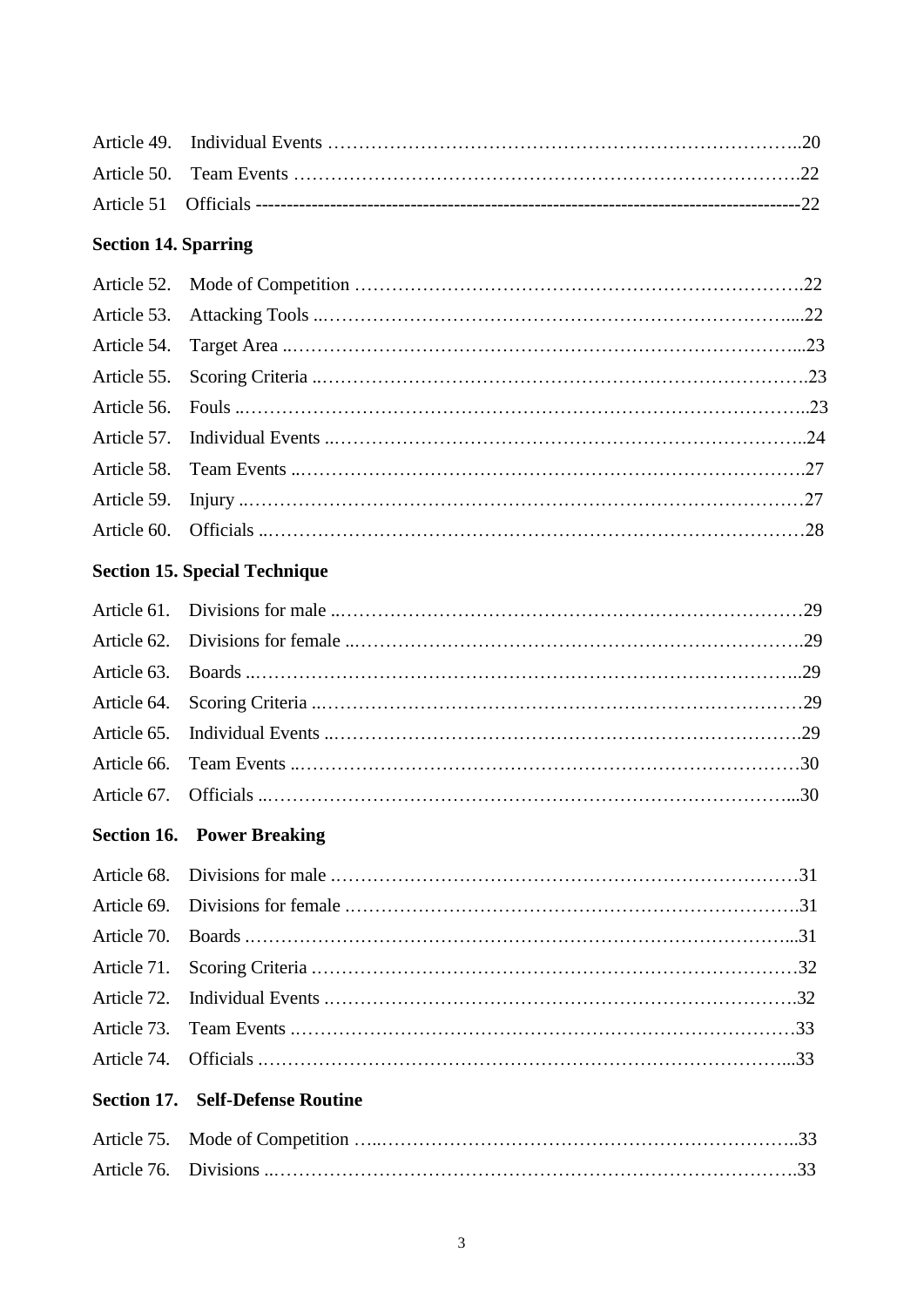| Section 18. Protest & Decision                                            |  |
|---------------------------------------------------------------------------|--|
|                                                                           |  |
|                                                                           |  |
| Article 86. Penalties for Withdrawal from Competition as Protest Means 36 |  |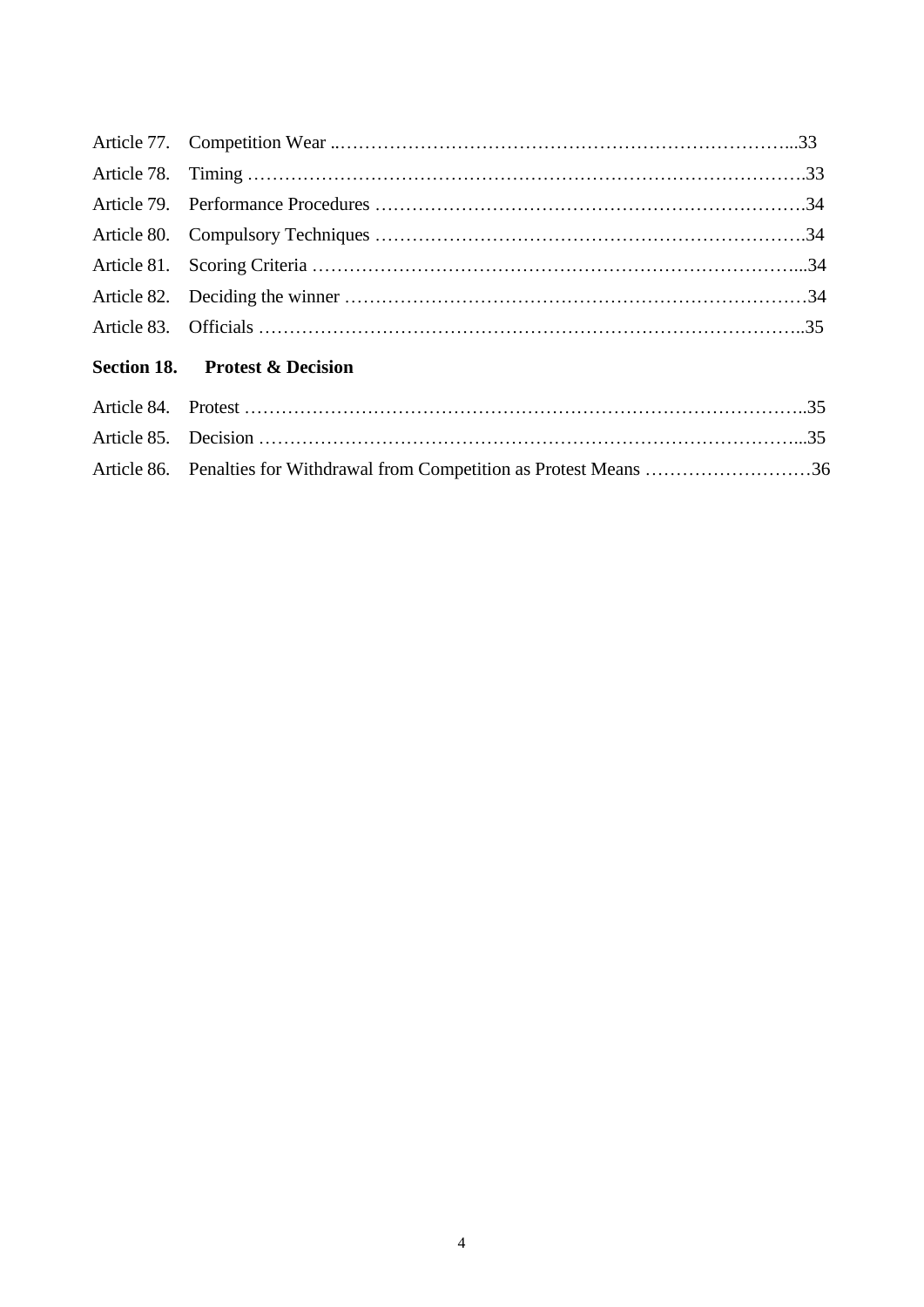## **SECTION 1. GENERAL**

### **Article 1.** Definition

Taekwon-Do competition is the course for comparing the techniques as taught by Taekwon-Do founder, Gen. Choi Hong Hi.

### **Article 2.** Purpose

The purpose of the competition is to ensure the uniformity of techniques, to elevate Competition standards to a high level in all Championships organized/encouraged by ITF.

### **Article 3.** Application

The Tournament Rules shall apply in all the Competitions organized/ encouraged by ITF, be they Continental, Regional and National Federations.

### **Article 4.** Modifications and Changes

- 4.1 Those who wish to modify or change any part of the Tournament Rules should forward their written proposals of modification or changes of the relevant Tournament Rules to the ITF HQ at least 6 months before the ITF Congress.
- 4.2 ITF Executive Board will study the proposed modifications or changes. If they find them to be reasonable, they will propose them to the ITF Congress for approval.
- 4.3 Until any modification or changes of the Tournament Rules has been decided, all Competitions shall be conducted according to the original ITF Tournament Rules.

## **SECTION 2. TOURNAMENT ORGANIZING COMMITTEE (T.O.C)**

- **Article 5.** Tournament Organizing Committee should be formed in the Championship-hosting country at least 12 months before the Championship**.**
- Article 6. The T.O.C. shall be formed with the necessary numbers of officials in conformity with the actual situation of the hosting country.

**Article 7.** Authority and Duties of T.O.C.

- 7.1 The T.O.C. shall send their draft invitation and information for the Championship to the ITF HQ for its approval at least 6 months before the Championship and distribute to all the ITF NGBs and other concerned parties.
- 7.2 The T.O.C. shall arrange for all facilities, equipments and manpower necessary for the Championship.
- 7.3 The T.O.C. is responsible for the arrangement of medals and other awards.
- 7.4 The T.O.C. shall receive and register the teams and individual competitors invited to the Championship.
- 7.5 The T.O.C. shall hold draws and weighing-ins according to the respective mode of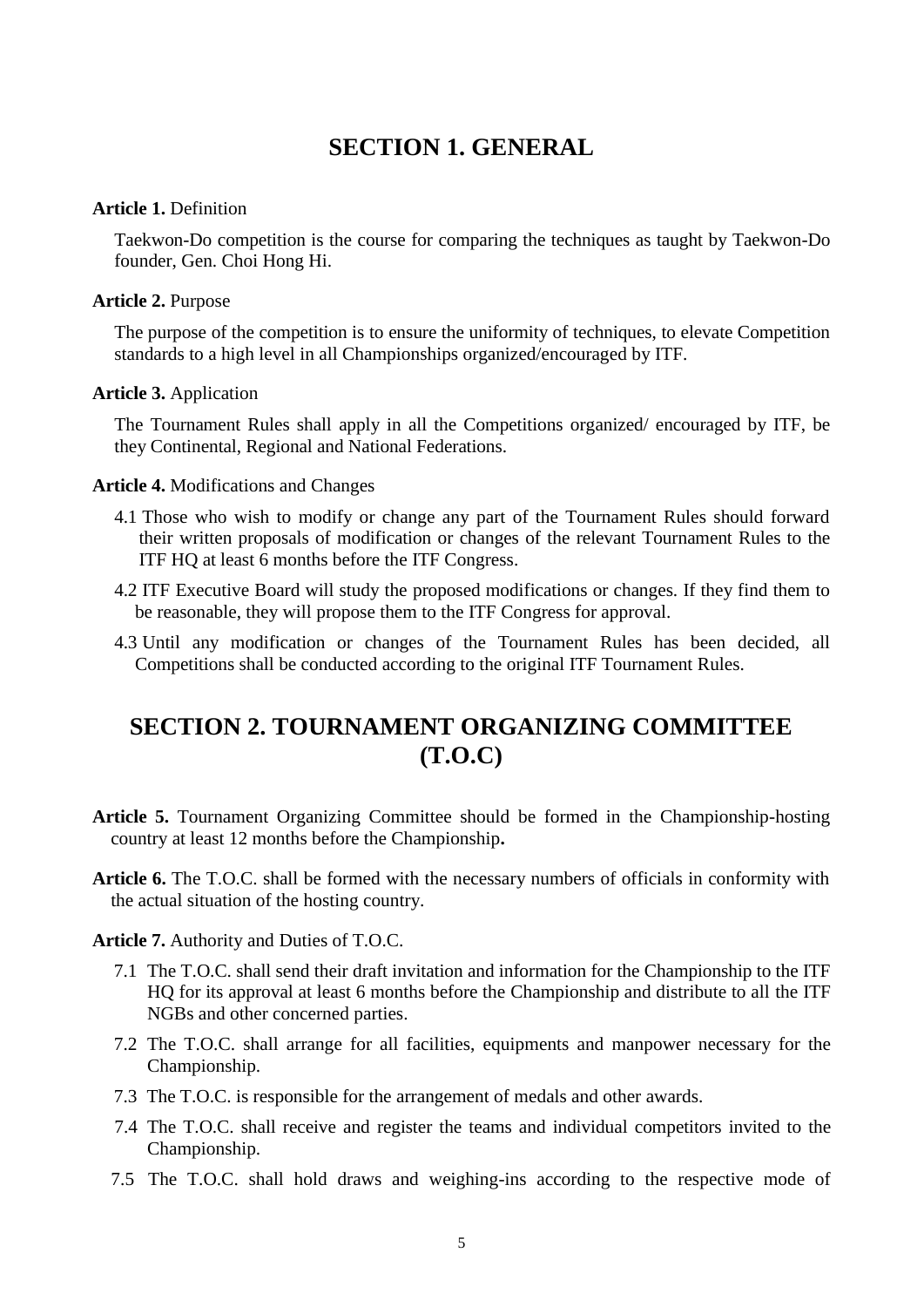competition.

- 7.6 The T.O.C. shall bring together to date tournament results and draw up the competition tables for the next day to distribute to each participating team before the Competition starts every day.
- 7.7 The T.O.C. shall provide 3 figured number patches  $(20\times15 \text{ cm})$  to all participants.
- 7.8 Official doctors or medical officers must be in attendance throughout Competitions.
- 7.9 The T.O.C. must ensure the security of all participants.
- 7.10 The T.O.C. shall be responsible for the board and accommodation of the ITF VIPs and Umpires during the Championship.
- 7.11 The T.O.C. shall consult all issues arising from the Championship with the ITF Tournament and Umpire Committees.
- 7.12 The T.O.C. will be responsible to the ITF for the organization and the conduct of the Championship toward the ITF.
- 7.13 The T.O.C must provide the necessary number of trained officials to assist the ITF Tournament and Umpire Committees in the running of the Competition.

## **SECTION 3. APPLICATION**

- **Article 8.** All ITF- affiliated members wishing to participate in the Championship shall submit their entry forms to the Organizing Committee by the set deadline.
- **Article 9.** The competitors' entry forms must be signed by the authorized officials of their NGB or concerned parties.
- **Article 10.** In the case of any NGB that has not submitted its entry forms for their participants or wishing to alter or change their entry forms, T.O.C. may discuss their participation according to the following conditions;
	- 10.1 The NGB that has not submitted its entry form by the deadline should pay a penalty of USD 300 to the T.O.C.
	- 10.2 Any NGB that has not submitted its entry forms at all until 3 days before the Championship shall pay a penalty of USD 500 to the T.O.C.
	- 10.3 Any NGB wishing to make any changes in their entry forms with a valid reason shall pay a penalty of USD 150 to the T. O.C.

## **SECTION 4. QUALIFICATION**

**Article 11.** Only ITF affiliated NGBs and ITF registered black belt holders can participate in the Championship.

A NGB that is not yet affiliated to the ITF wishes to participate in the Championship for whatever reason must have the approval of the ITF HQ in order to participate.

A black belt who is not yet registered with ITF but is representing an ITF affiliated NGB must have the approval of the ITF Tournament and Umpire Committees in order to participate. It is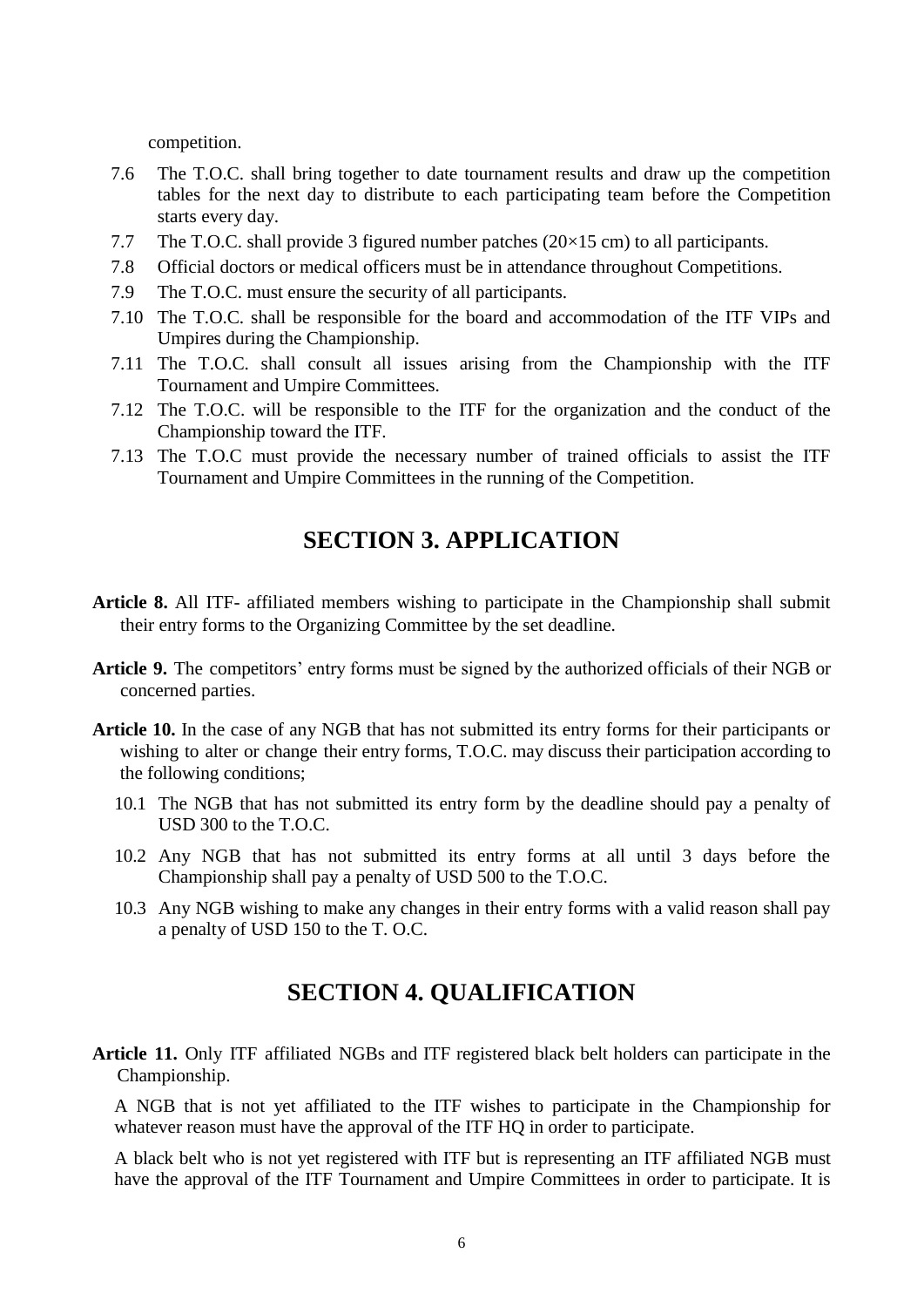the duty of the T.O.C to inform the ITF HQ and the ITF Tournament and Umpire Committees whenever such cases occur. In such cases, the ITF HO and the ITF Tournament and Umpire Committees can accept or reject their applications without providing any reason. All competitors must produce medical certificates from their doctors certifying that they are physically and mentally fit to compete in the championship.

- **Article 12.** Competitors participating in all ITF Junior Taekwon- Do Championship must be **14-17 years old** on the starting day of the Championship and must be 1<sup>st</sup>, 2<sup>nd</sup>, or 3<sup>rd</sup> degree ITF black belt certificate holders.
- **Article 13.** Competitors participating in all ITF Adult Taekwon- Do Championship must be **18-39 years old** on the starting day of the Championship and must be  $1<sup>st</sup>$ ,  $2<sup>nd</sup>$ ,  $3<sup>rd</sup>$  or  $4<sup>th</sup> ITF$  black belt certificate holders.

2 competitors (male and female) per country are allowed to compete in the individual events (Pattern, Sparring, Special Techniques and Power Breaking).

- **Article 14.** Competitors participating in all ITF Veteran Taekwon-Do Championship must be 40 –49 years old ( Silver Class ), 50-59 years old ( Gold Class ) and 60 years old and above ( Platinum Class) on the starting day of the Championship and must be  $1<sup>st</sup>$ ,  $2<sup>nd</sup>$ ,  $3<sup>rd</sup>$ ,  $4<sup>th</sup>$ ,  $5<sup>th</sup>$  or  $6<sup>th</sup>$  black belt holders .
- Article 15. The degree and age of competitors must be valid on their degree certificates and passports.
- **Article 16.** If any competitor is found to fail in a doping test as a result of medical judgment, the ITF Umpire Committee will disqualify that competitor from competition and the Championship. Further disciplinary action may be taken against that competitor by the ITF Disciplinary Committee at a later date.

## **SECTION 5. DRESS CODE AND EQUIPMENT**

**Article 17.** Dress Code

- 17.1 Juries and Umpires shall wear the umpire suits laid down in the ITF Umpire Rules ( navy blue coat, white shirt, navy blue trousers, navy blue neck tie, white track shoes and white socks)
- 17.2 Dress Code for T.O.C. members

The T.O.C. members should wear their uniforms set by the T.O.C.

- 17.3 Dress Code for Competitors
	- 17.3.1 Competitors shall wear official ITF- approved Doboks.

*\* The 4th degree holders and above are not allowed to wear their Doboks with black stripes on their sleeves of the shirt and trousers during competition.*

- 17.3.2 The black belt worn by the competitor should be of correct dimensions laid down in ITF Rules and indicate the degree of the competitor.
- 17.3.3 The number patches issued to competitors must be worn on the lower part of the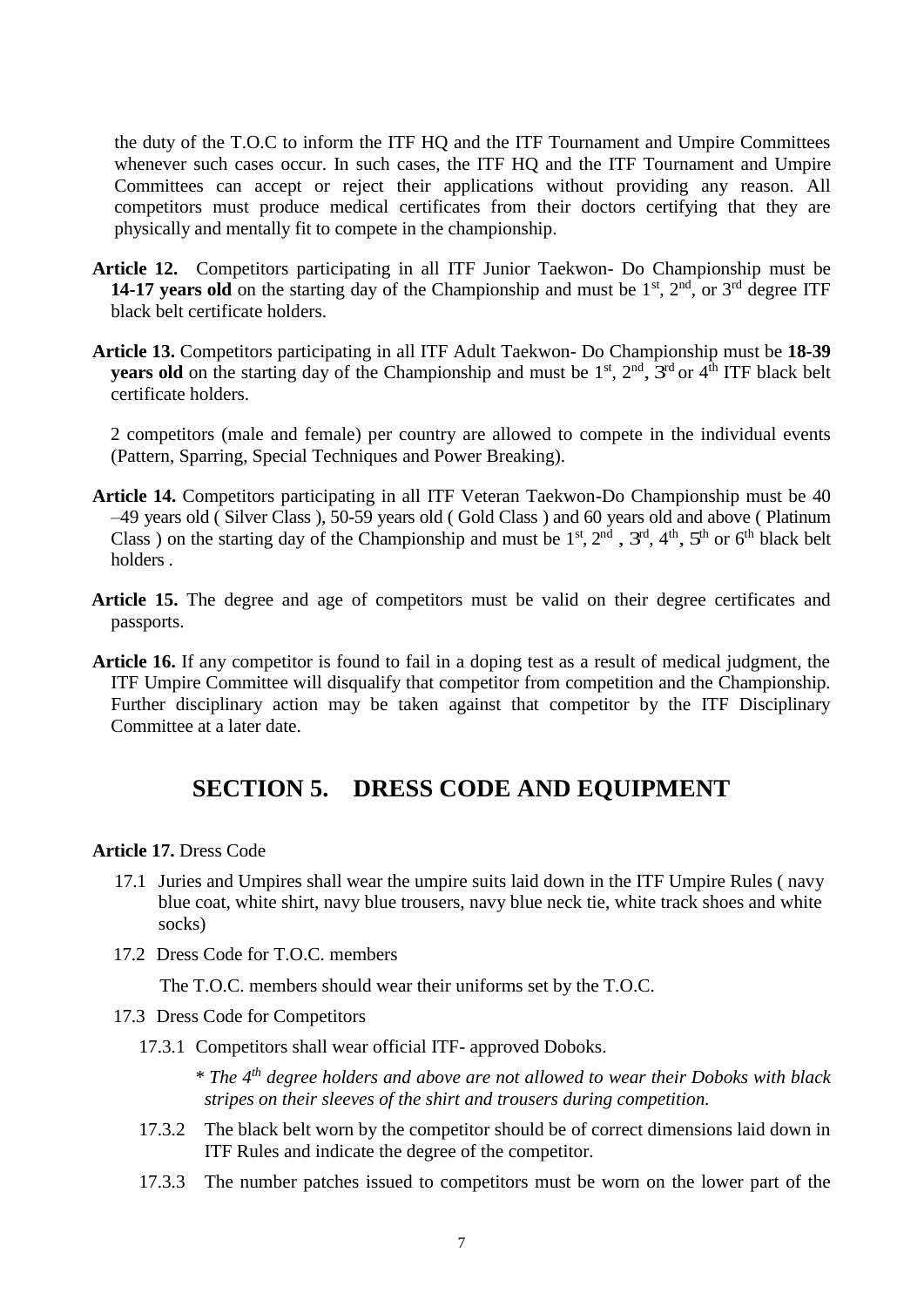back of Dobok shirt.

- 17.3.4 Competitors are allowed, when not performing, to wear other tracksuits, dressing gown, training shoes etc.
- 17.3.5 Competitors participating in opening and closing ceremonies are allowed to wear ITF Dobok or official outfits of their choice and the participants in the parade and medal awarding ceremonies are not allowed to carry camera, banners, slippers or bare-footed.
	- 17.3.6 National Flag and Trademark of the Sponsor
- 17.3.6.1 Competitors should bear the national flag on the right part of the front of Dobok shirt at the same level of ITF Logo and should be 3 by 5 cm.
- 17.3.6.2 Competitors should bear the NGB Logo or the Trademark of sponsor on the left sleeves of Dobok and should be 15 cm below from shoulder line.

**Article 18.** Safety and Protective Equipment

- 18.1 Safety equipment and protective gears for the competitors participating in sparring competition.
	- 18. 1.1 Compulsory safety and protective equipment
		- 18.1.1.1 The competitor must wear the ITF approved hand and foot protectors.
		- 18.1.1.2 The competitor must wear a mouth guard.
		- 18.1.1.3 The male competitor must wear a groin guard inside his Dobok trousers.
		- 18.1.1.4 The female competitor must wear a breast protector inside her Dobok shirt.
		- 18.1.1.5 The Junior competitors must wear the head guards approved by ITF.
	- 18.1.2 Optional safety and protective equipment
		- 18.1.2.1 The Veteran competitors may wear head guards approved by ITF.
		- 18.1.2.2 Veteran competitors may wear ribs and abdominal protectors inside the Dobok.
		- 18.1.2.3 Competitors may wear shin guards and forearm protectors inside the Dobok.
		- 18.1.2.4 All other safety and protective equipment must be consisting of elastic sponge or soft rubber type padding or other soft materials which must have the approval of the ITF Tournament and Umpire Committees.
- 18.2 Any other safety and protective equipments are not allowed.
	- 18.2.1 The safety and protective equipment must not contain hard materials such as metal, bone and plastic.
	- 18.2.2 The safety and protective equipment must not use zip lace or stud fasteners.
	- 18.2.3 No watches or other adornments are allowed.
	- 18.2.4 The female competitor is not allowed to use grips or slides to keep her hair in place.
- 18.3 An injured competitor requiring bandaging or strapping of any kind must not contain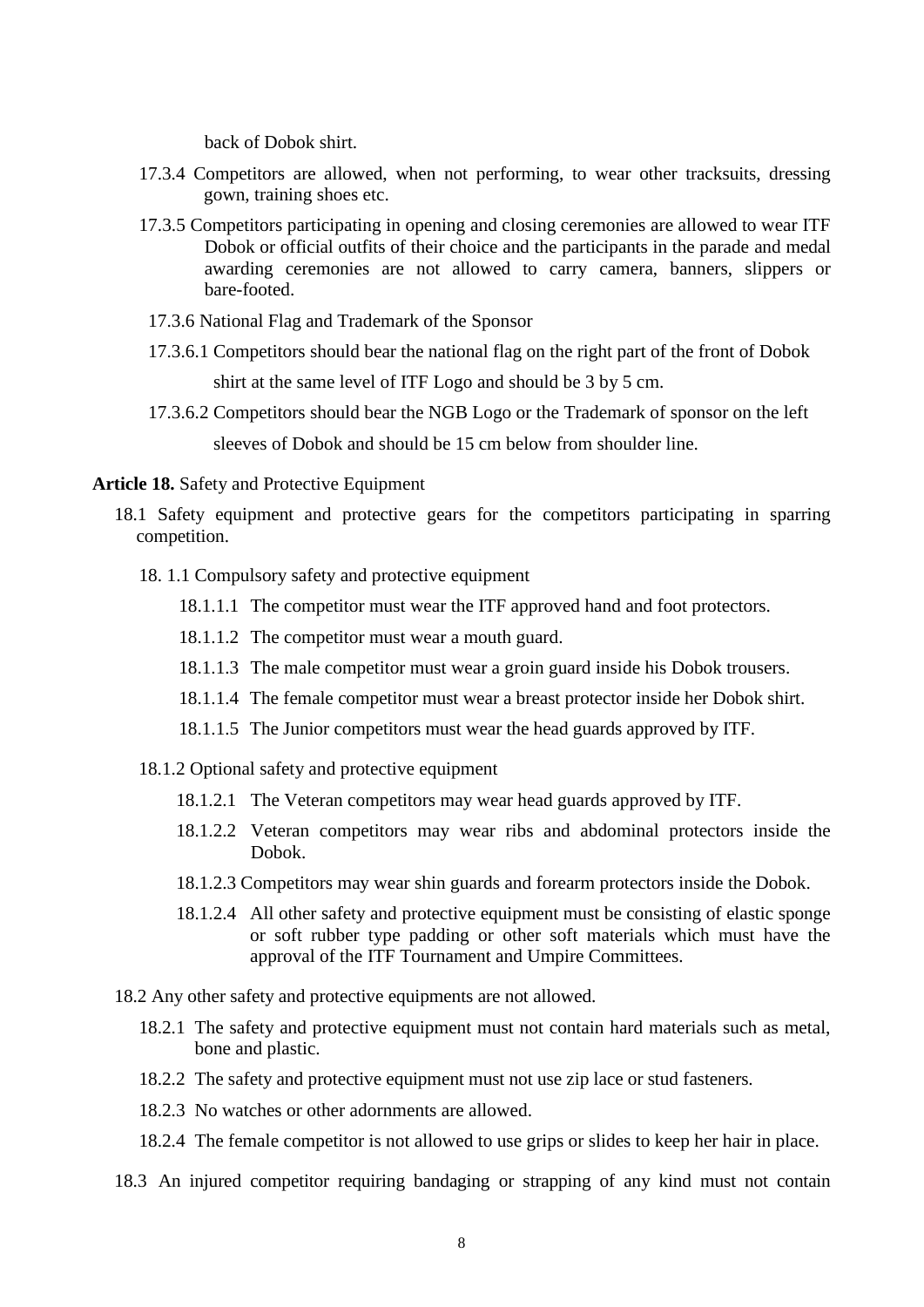materials of any kind that may provide an advantage to the wearer and/or a disadvantage to the wearer's opponent. The injured competitor must be certified by the official Tournament Medical Officer to wear any of such material for his/her injury.

18.4 In the sparring competition, the competitor from the red corner must wear red hands and feet safety equipments and the competitor from the blue corner must wear blue hands and feet safety equipments.

## **SECTION 6. INSURANCE & MEDICAL ASSISTANCE**

### **Article 19.** Insurance

- 19.1 The T.O.C. must ensure that the competition venue must have all the necessary public liability insurance, fire certificates and Government licenses required for such events.
- 19.2 All Competitors must sign their entry forms and have insurance coverage for their participation in the Championship.

### **Article 20.** Medical Assistance

- 20.1 Competitors injured during the competition shall receive the treatment of the medical teams provided by T.O.C.
- 20.2 In case the accidents occur, the doctor should recommend to the Ring Official the further participation of that competitor within 3 minutes. The doctor's decision is final.

## **SECTION 7. COMPETITION VENUE & FACILITIES**

The Competition Venue must have the full facilities and the T.O.C. must provide the required equipments. The T.O.C. shall arrange special seating for the VIPs.

Article 21. Lighting must not be lower than 5 meters above the ground for the competition.

### **Article 22.** Ring

- 22.1 The Ring for sparring competition measures  $9\times9$  meters and at least 1 meter of safety border.
- 22.2 The Ring may be elevated. In this case the elevation shall be between 50 100cm from the ground, and the safety border around the Ring shall be at least 2 meters.
- 22.3 The Ring must be covered with competition mats measuring at least 2cm in thickness.
- 22.4 The competition area of the Ring  $(9 \times 9m)$  shall be covered with the yellow or orange color competition mats. The safety border area can be of any color other than yellow or orange color.

*\* However, for the competition and safety area the color of the mat may be changed with any other color.*

22.5 In the middle of the Ring there must be a Red piece of competition mat (1m x 1m) and a Blue piece of competition mat (1m x 1m) to indicate the Red Corner and the Blue Corner.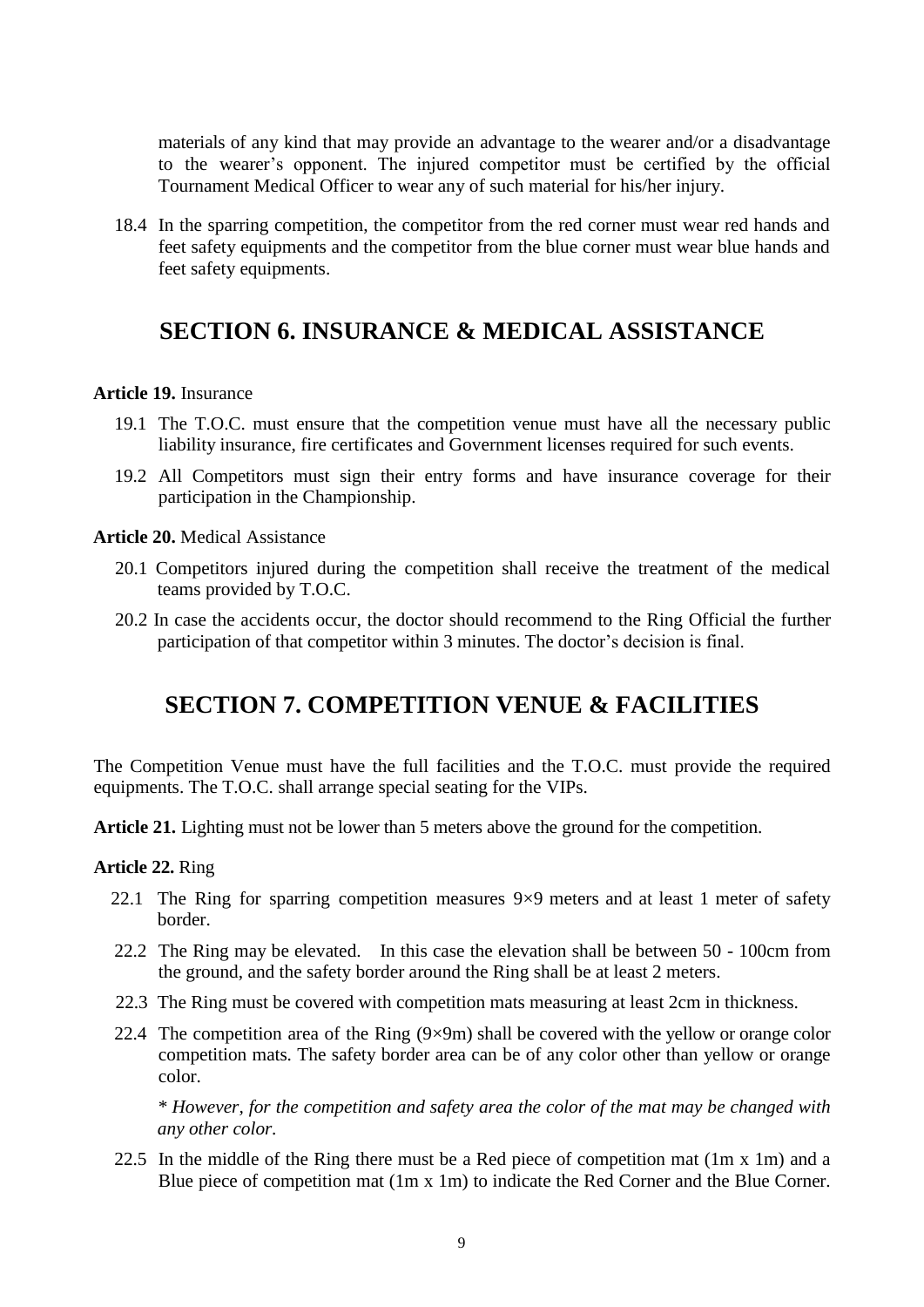The distance between the Red mat and the Blue mat is 1 meter.

- 22.6 The position of the red corner mat is on the centre-right of the ring and the blue corner mat is on the centre-left of the ring, facing the Jury table.
- **Article 23.** The head table of the Championship shall be at a place with a commanding view over arena and must have broadcasting facilities.
- **Article 24.** ITF Umpire Committee shall be situated beside the head table.
- **Article 25.** The reserve umpires shall be seated behind the ITF Umpire Committee.
- **Article 26.** The medical officials shall be designated to a place, where they are able to work with the injured, with the Red Cross or Red Crescent mark on their desk to indicate the Doctor table.
- **Article 27.** Juries shall be seated in front of each Ring.

### **Article 28.** Seats for Judges

- 28.1 Center referee for sparring competition controls matches in the Ring. For Pattern and Self-Defense Routine competition the center referee shall be seated in the middle among 5 Judges.
- 28.2 Corner referees will be seated at the four corners of the Ring for sparring competition.
- 28.3 Judges for Pattern and Self-Defense Routine competition shall be seated in front of the Jury table.
- 28.4 Judges for Special Technique and Power Breaking competition shall be in a commanding position close to the holders.
- **Article 29.** Recorder and timekeeper shall be seated beside the Juries.
- Article 30. During the Sparring competition, coaches shall be seated at their respective corners where should be 1m away from the Ring.
- Article 31. The Competition arena must be provided with equipment for special technique and power breaking competitions and visual display instrument.

## **SECTION 8. WEIGHT-CHECK & DRAW**

### **Article 32.** Weight-Check

- 32.1 Weight-check shall start 72 hours before and closes an hour before the Championship begins. It shall be conducted by officials appointed by the T.O.C., confirming the entry forms submitted by the NGBs or concerned parties.
- 32.2 Competitors must present their Degree Certificates, ITF Booklets, IDs and Passports for weight check.
- 32.3 International standard scales must be used for weigh check.
- 32.4 Only competitors who pass their weight checks are allowed to participate in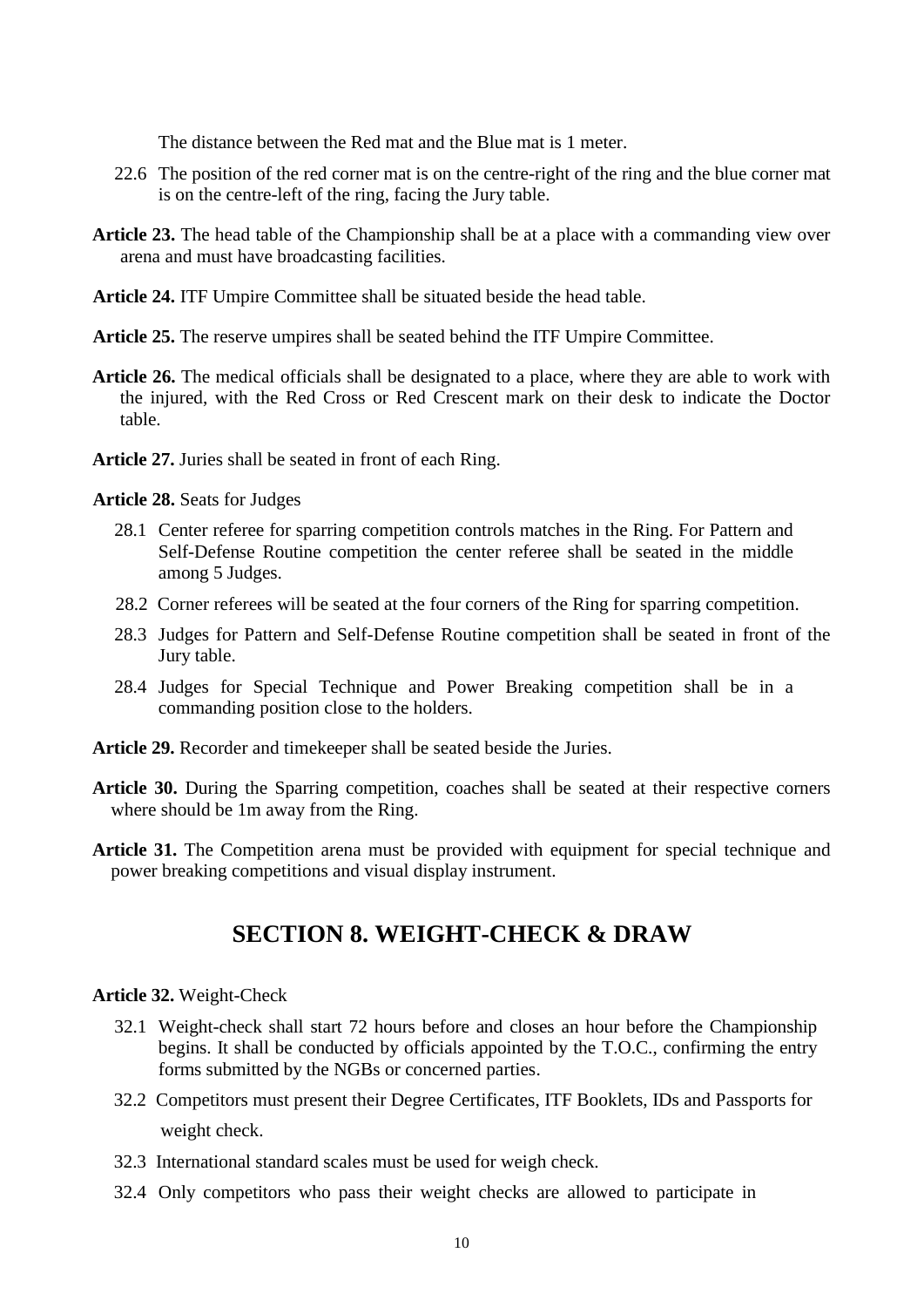sparring competition.

32.5 Competitors who failed in the weight check will not be allowed to compete in individual sparring competitions.

### **Article 33.** Order of Draw

- 33.1 The draw shall be conducted in the principle that the 1st, 2nd and 3rd placed competitors in the previous Championship should not compete against each other at the opening bouts. As a rule, the 1st place competitor with the highest accumulated points shall be arranged on the top of the competition table. The 2nd placed competitor shall be arranged at the bottom of the competition table. The next two 3rd placed competitors shall be arranged in the middle of the competition table with one competitor competing upward and the other competing downward.
- 33.2 Officials appointed by the ITF Tournament Committee and the T.O.C and two representatives from each participating country will attend the draws. The draws are to be conducted publicly.
- 33.3 When there are only 2 or less individual competitors and teams, competing in an event, then the match draw will not be necessary.
- 33.4 Draws shall only contain the competitors specified in the entry forms submitted by their NGBs or concerned parties.
- 33.5 Draw for Pattern
	- 33.5.1 The order of match for individual events shall be drawn according to gender and degree.
	- 33.5.2 The order of match for team events shall be drawn according to gender.
- 33.6 Draw for sparring
	- 33.6.1 The order of match for the individual events shall be drawn according to gender and weight.
	- 33.6.2 The order of team events shall be drawn according to gender.
- 33.7 Draw for Self-Defense Routine

The order of match shall be drawn according to the gender of the hero/heroine.

33.8 Draw for Special Technique and Power Breaking.

The order of Special Technique shall be drawn according to the highest or longest techniques applied by the competitors for the items. The order of the Power Breaking shall be drawn according to the most pieces of boards applied by competitors for each item. The order of team events shall also be drawn in the same method of individual.

## **SECTION 9. DELEGATE & COACHES**

### **Article 34.** Delegates

- 34.1 A delegate representing his/her country must be a person authorized by the National Governing Body.
- 34.2 A delegate registers the Competitors, submits the documents and cooperates with the other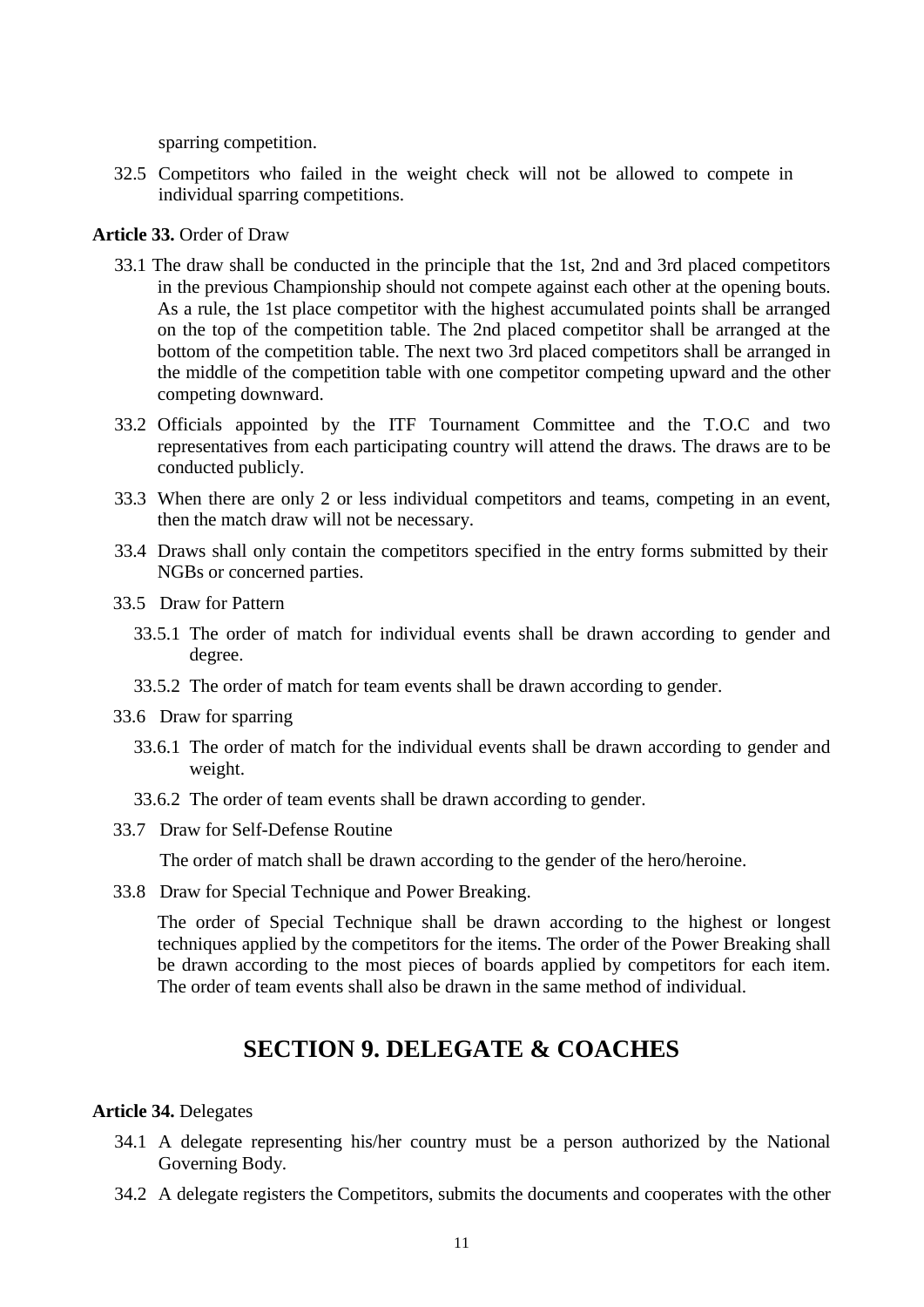officials during the competition.

### **Article 35.** Coaches

All coaches should know and strictly observe the ITF Tournament & Umpire Rules.

All coaches are responsible for ensuring that their competitors conduct themselves in a courteous manner and adhere to the ITF tournament rules.

- 35.1 Regulations for coaches
	- 35.1.1 Coaches must unconditionally obey the umpire's commands or decisions as long as they are not contradictory to the ITF Tournament & Umpire Rules.
	- 35.1.2 Coaches should be able to speak the official languages (Korean and English) as

specified in the ITF Constitution.

- 35.1.3 During the competition, the coach must wear a tracksuit and gym shoes. Tracksuits should bear the markings of the team. T-shirts may be worn as the occasion demands. However, short pants shall not be allowed. The coach is allowed to bring a towel and a bottle of water for the competitor.
- 35.1.4 During a sparring match, the coach will be seated at least 1 meter away from the Ring.
- 35.1.5 During the competition, the coach must not act in such a manner that may disturb the competition.
	- During the sparring competition, the coach may instruct his or her competitor with hand gestures only. Verbal instructions are not allowed.
	- The coach must not enter the ring without the center referee's approval.
	- During the competition, the coach must remain seated. The coach must not stand up from his or her seat to give instructions to the competitor.
	- -In principle, coaches should not be replaced during the competition. If special

circumstances dictate, and with the center referee's approval, any change of coach must

be done during the competition break.

- 35.1.6 When giving instructions during the competition, the coach shall act in a calm and composed manner, and should refrain from drinking water or chewing gum.
- 35.1.7 During the competition, the coach must not be under the influence of drugs or alcohol.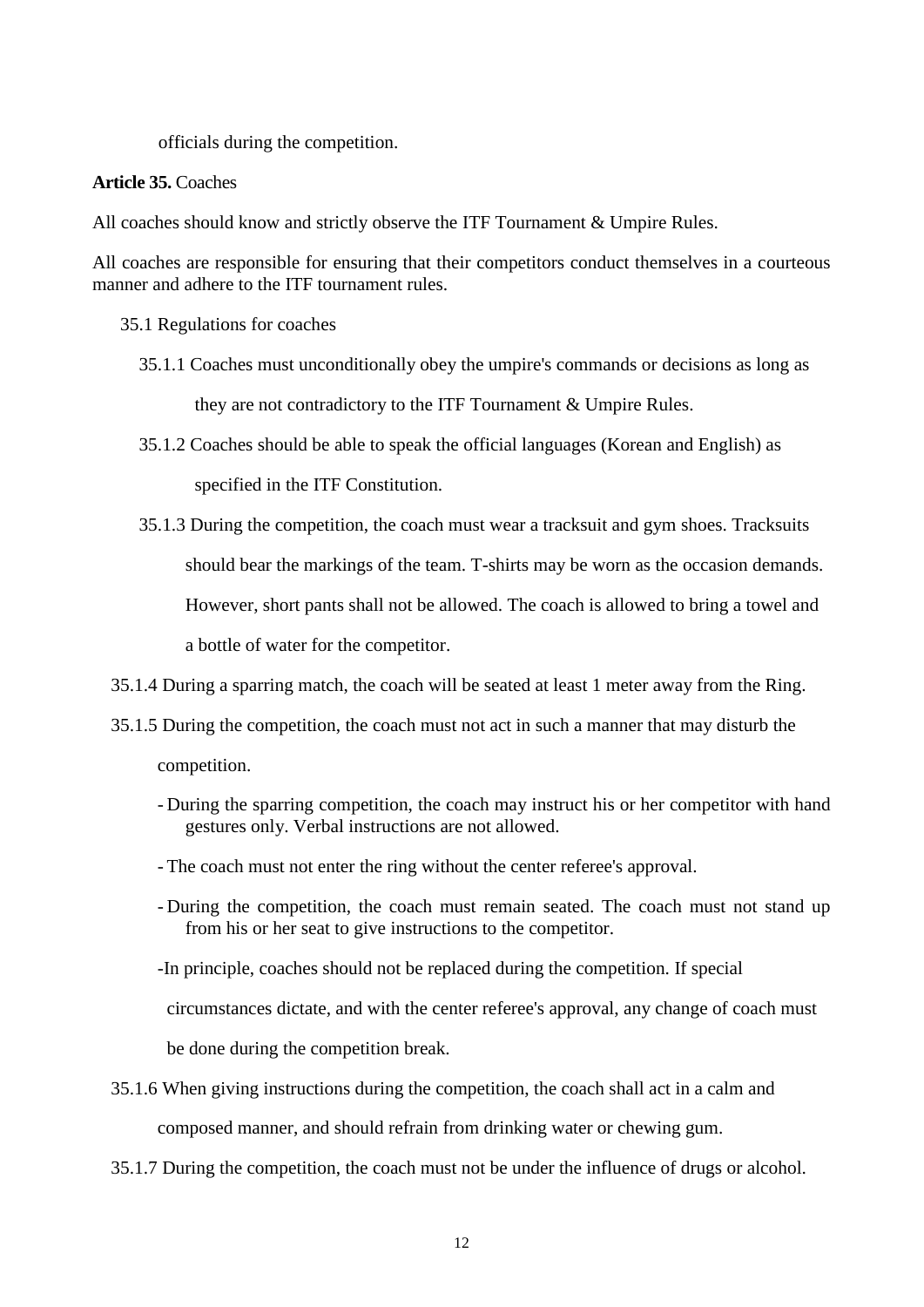- 35.1.8 Competitors will not be allowed to compete without a coach. In special circumstances, a competitor may nominate a deputy coach. In this case, the deputy coach must wear the regulation clothing and footwear.
- 35.1.9 The coach shall not use any kind of wireless communication device inside the stadium.
- 35.1.10 The coach shall ensure that his or her competitor observes the noble Taekwon-Do spirit and behaves accordingly, both in the competition and public areas of the stadium. The coach shall be held responsible for any violation of regulations or poor behavior of their competitors.

### 35.2 Disciplinary Action

The coach shall be subject to disciplinary action in the following cases:

### 35.2.1 Warning

- When not wearing the regulation clothing or footwear.

The time to change into the regulation clothing and footwear is 1 minute.

- When disturbing the competition.
- When not acting in a calm and composed manner
- When drinking water or chewing gum while coaching a match.
- When any of his or her competitors do not stand up during the playing of the national anthems at the awarding ceremony.
- When any of his or her competitors wear Doboks without their belts in the stadium.
- When any of his or her competitors change their clothes in public. Competitors must use the designated changing facilities in the stadium.
- When drinking alcoholic beverages or smoking while wearing a Dobok or tracksuit.

### 35.2.2 Disqualification

- When any competitor in his or her team mocks or insults an opponent while watching

the match.

- When any competitor in his or her team creates an unpleasant atmosphere for fellow spectators through the use of instruments such as horns or bugles, while watching the match.
- When receiving 3 or more warnings.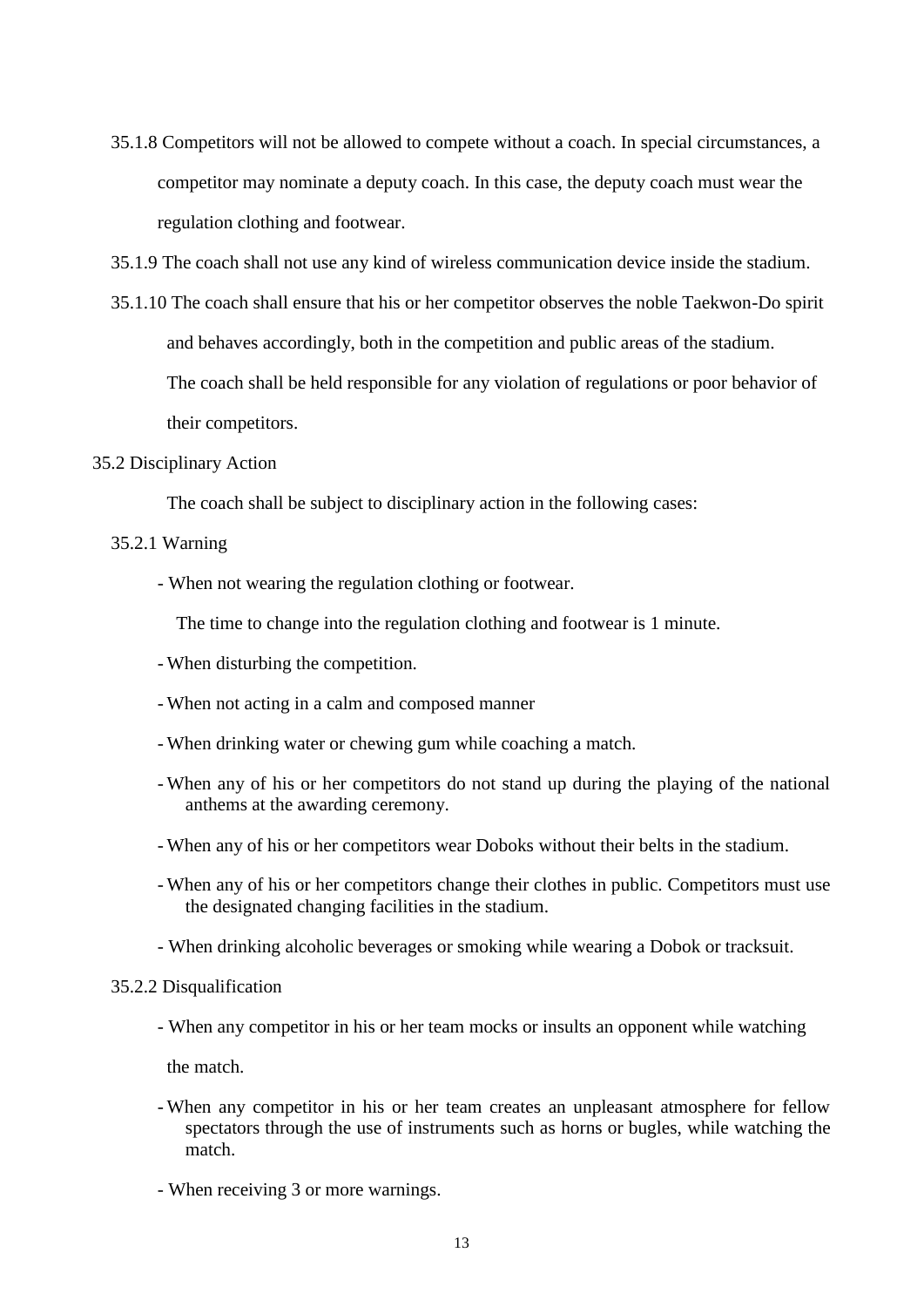35.2.3 Suspension of rights and removal of qualifications

- When entering the stadium under the influence of drugs or alcohol.
- When the coach does not obey the commands and decisions of the referee or when the

coach uses offensive language or behaves in an offensive or aggressive manner,

challenging the official match result.

- When receiving 3 or more disqualifications.

The disqualified coach shall have his or her tournament ID card confiscated immediately and will not be allowed to work inside the stadium until his or her qualifications are reinstated.

The coach may even be deprived of his or her qualifications as a coach according to the decision of the Tournament Adjudication Committee and the ITF Statute & Ethic Committee.

The Tournament Adjudication Committee and the ITF Statute & Ethic Committee reserve the right to punish the offending coach with a period of disqualification according to the seriousness of the violations. The disqualification may be for the period of the on-going tournament, for a period of 2 to 3 years, or with an indefinite long term disqualification from all tournaments.

## **SECTION 10. COMPETITION**

**Article 36.** Events and order of match

- 36.1 The order of match for Junior Championship shall be Pattern, Sparring, Self-Defense Routine and Special Technique.
- 36.2 The order of match for Adult Championship shall be Pattern, Sparring, Self-Defense Routine, Special Technique and Power Breaking.
- 36.3 The order of match for Veteran Championship shall be Pattern, Sparring, and Power Breaking.
- **Article 37.** Divisions
	- 37.1 For Junior Championship
		- 37.1.1 Individual Event (male/female)
			- Pattern: 1st, 2nd and 3rd degree
			- Sparring: 7 weight divisions
			- Special Technique: (open)
		- 37.1.2 Team Event (male/female)
			- Pattern
			- Sparring
			- Self-Defense Routine
			- Special Technique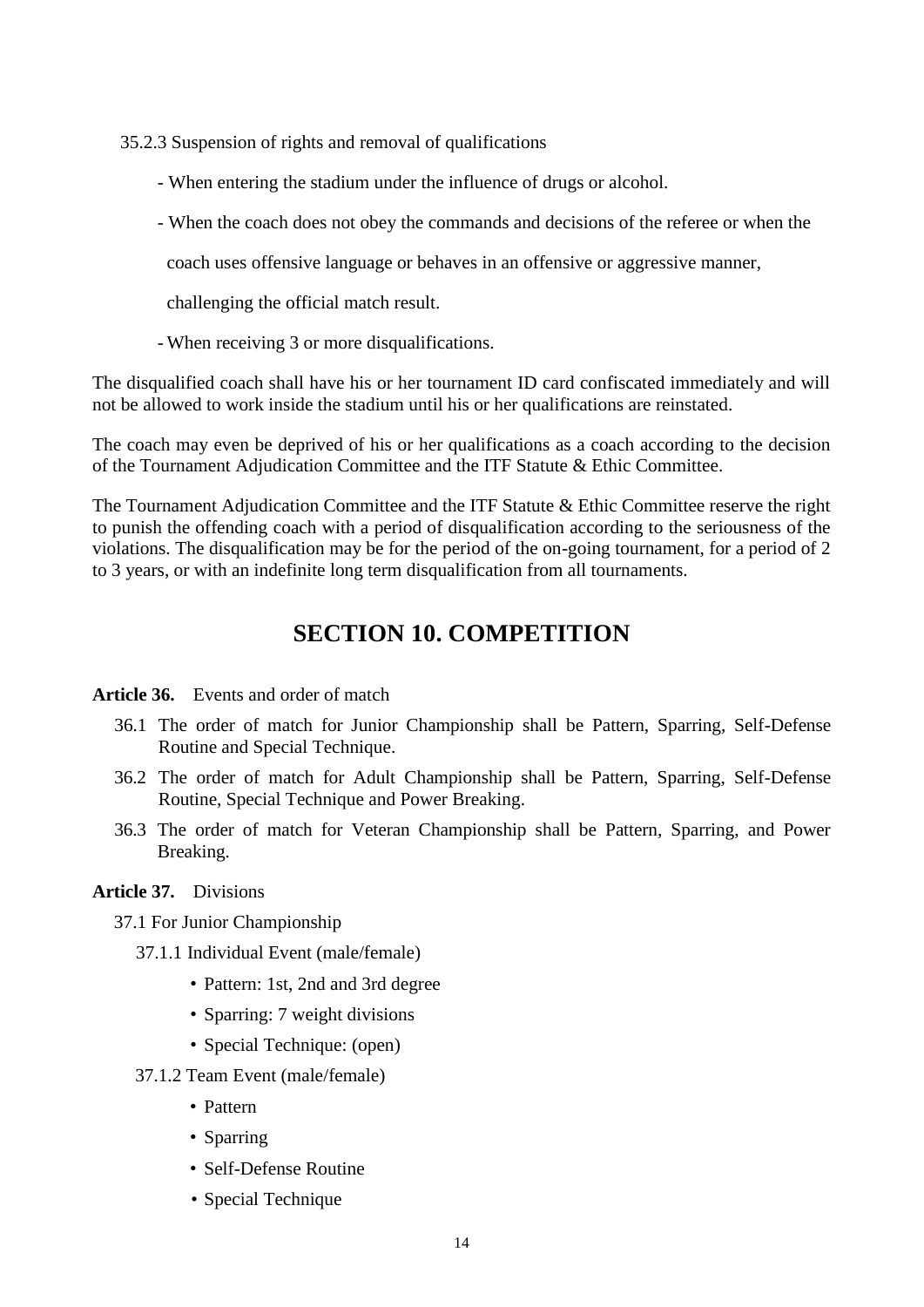### 37.2 For Adult Championship

- 37.2.1 Individual Event (male/female)
	- Pattern: 1st, 2nd, 3rd and 4th degree
	- Sparring: 7 weight divisions
	- Special Technique: (open)
	- Power Breaking: (open
- 37.2.2 Team Event (male/female)
	- Pattern
	- Sparring
	- Self-Defense Routine
	- Special Technique
	- Power Breaking

### 37.3 For Veteran Championship

37.3.1 Individual Event (male/female)

| Divisions: Silver class | $(40-49 \text{ years old})$ |
|-------------------------|-----------------------------|
| Gold class              | $(50-59 \text{ years old})$ |
| Platinum class          | (60 years old and above)    |

- Pattern:  $1<sup>st</sup>, 2<sup>nd</sup>, 3<sup>rd</sup>, 4<sup>th</sup>$ ,  $5<sup>th</sup>$  and  $6<sup>th</sup>$  degree
- Sparring: 5 weight divisions (Silver class)
	- 3 weight divisions (Gold class)
	- No Platinum class
- Power Breaking: (open) (excluding Gold and Platinum classes)

### 37.3.2 Team Event (male/female)

One team from each country can enter.

- Pattern
- Sparring (excluding Platinum class)

### **Article 38.** Participation

- 38.1 Individual Event
	- 38.1.1 At Junior and Adult Championships the number of competitors for individual event is restricted to one (1) person per country per item.
	- 38.1.2 At the Veteran Championships, the number of competitors for Sparring (according to the weight divisions for Silver and Gold classes) and Pattern (according to the Degrees for all classes) is restricted to three (3) persons per country.
	- 38.1.3 Competitors participating in individual event are allowed to participate also in team event.
- 38.2 Team Event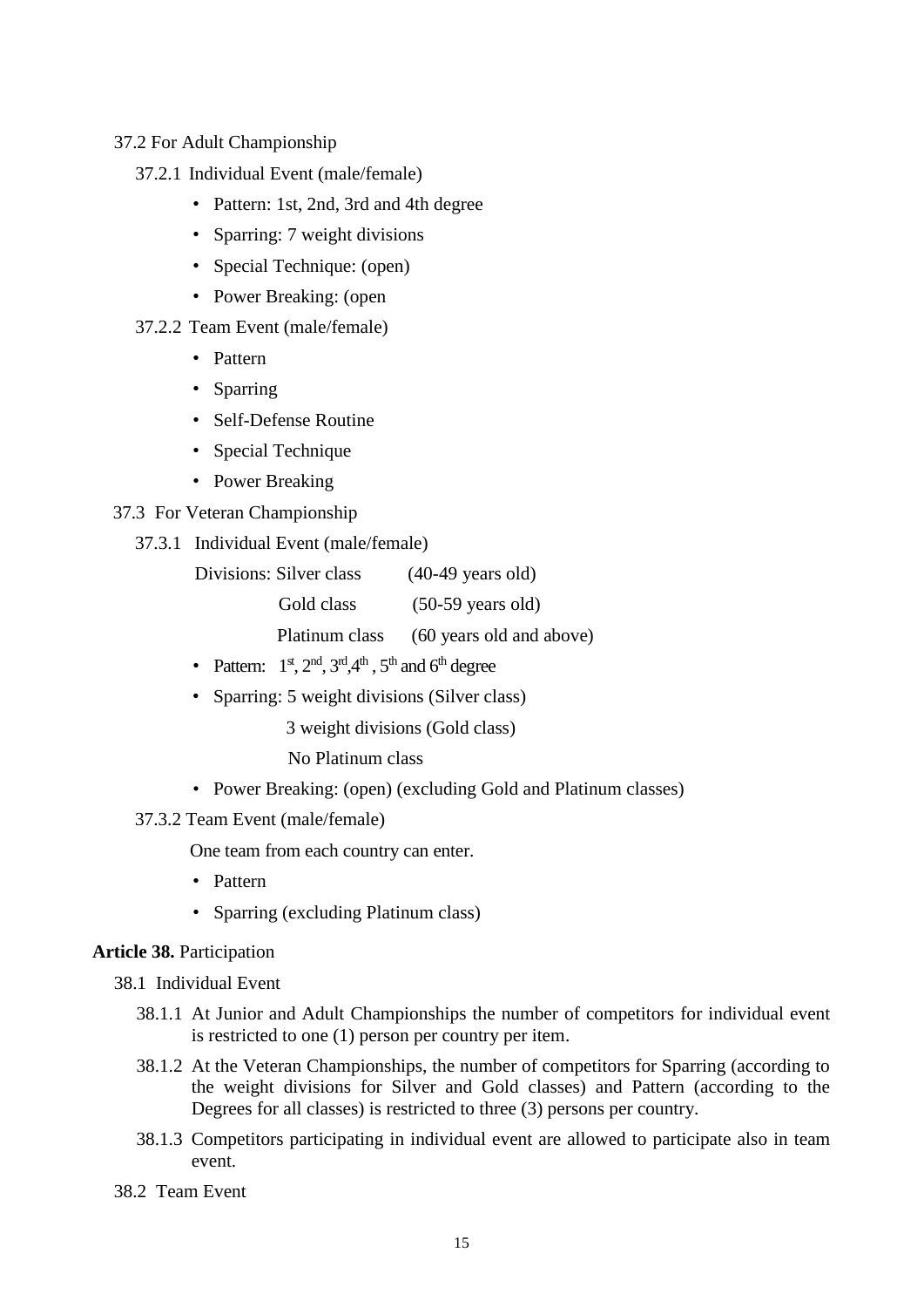The competitor who participates in the team event can also take part in individual event.

- 38.2.1 Junior and Adult teams shall consist in principle of five competitors and one reserve of male and female respectively.
- 38.2.2 Veteran team shall consist of three male and female competitors and one reserve respectively.
- 38.2.3 Only one team from one country can participate and that team shall perform Pattern, Sparring, Special Technique and Power Breaking except for Self-Defense Routine.

**Article 39.** Announcements

- 39.1 An announcement will be made for each match with the name, number and country of the competitor.
- 39.2 The competitor is responsible to report to the Ring's Jury Table with his identification card.
- 39.3 If the competitor does not report to the Jury Table within half a minute after announcements, a third and final announcement will be made at an interval of half a minute. If the competitor still does not report to the Jury Table for the third time, then the competitor may be disqualified.

**Article 40.** Equipment Check

- 40.1 The Centre Referee shall check to ensure that Dobok and equipments, etc. are of the officially approved types and that they are not defective.
- 40.2 If any item is found to be defective or sub-standard, it must be replaced and the Competitor has a maximum two minutes to do so.
- 40.3 If replacement is not done within two minutes, that competitor may be disqualified.

### **Article 41.** Courtesy

Competitors must at all time bow to the Jury, Centre Referee and also to each other with command of "Taekwon" at the beginning and end of each performance or match.

## **SECTION 11. OFFICIAL TERMINOLOGY**

| <b>ATTENTION</b>     |
|----------------------|
| <b>BOW</b>           |
| <b>FREE SPARRING</b> |
| <b>READY</b>         |
| <b>BEGIN</b>         |
| <b>SEPARATE</b>      |
| <b>CONTINUE</b>      |
| <b>END</b>           |
| WARNING              |
|                      |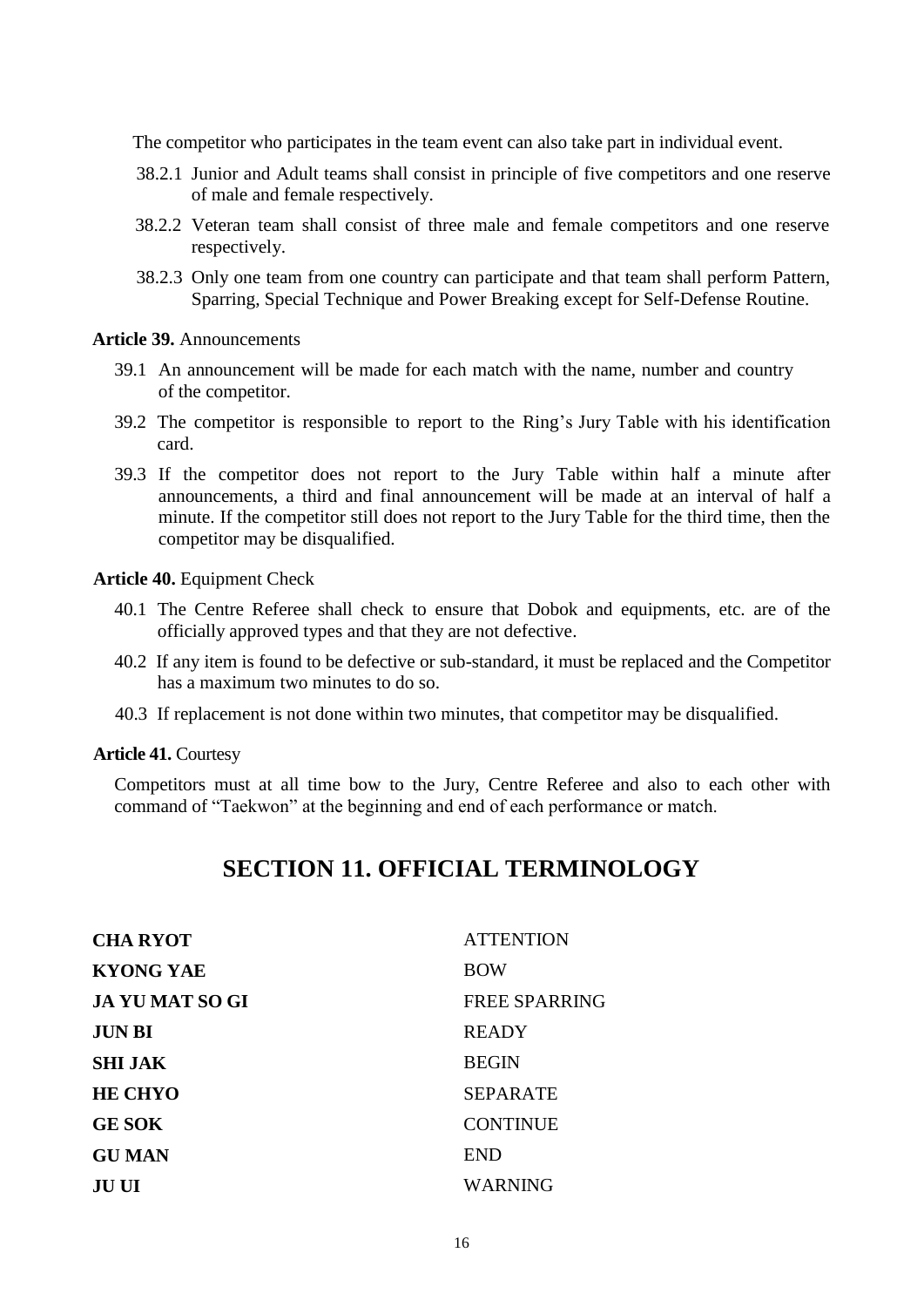| <b>GAM JOM</b>         | <b>DEDUCTING POINTS</b>     |
|------------------------|-----------------------------|
| <b>SIL KYOK</b>        | <b>DISQUALIFICATION</b>     |
| <b>HONG</b>            | <b>RED</b>                  |
| <b>CHONG</b>           | <b>BLUE</b>                 |
| <b>ILHE JON</b>        | $1ST$ ROUND                 |
| <b>YI HE JON</b>       | $2nd$ ROUND                 |
| <b>SAM HE JON</b>      | $3rd$ ROUND                 |
| YON JANG JON           | <b>EXTENSION</b>            |
| <b>DUK JOM JON</b>     | <b>GOLD POINT BOUT</b>      |
| <b>SUNG</b>            | <b>WINNER</b>               |
| <b>JI JONG TUL</b>     | <b>DESIGNATED PATTERN</b>   |
| <b>SON TAEK TUL</b>    | <b>OPTIONAL PATTERN</b>     |
| <b>HO SIN KYONG GI</b> | <b>SELF-DEFENSE ROUTINE</b> |
| <b>TUK GI</b>          | <b>SPECIAL TECHNIQUE</b>    |
| <b>WI RYOK</b>         | POWER BREAKING              |
| <b>GAE IN JON</b>      | <b>INDIVIDUAL EVENT</b>     |
| <b>DAN CHE JON</b>     | <b>TEAM EVENT</b>           |
|                        |                             |

## **SECTION 12. AWARDS**

| <b>Article 42. Junior Championship</b> |                                   |
|----------------------------------------|-----------------------------------|
| 42.1 Individual Event                  |                                   |
| 42.1.1 PATTERN (male)                  | $3$ Gold $-3$ Silver $-6$ Bronze  |
| <b>PATTERN</b> (female)                | $3$ Gold $-3$ Silver $-6$ Bronze  |
| 42.1.2 SPARRING (male)                 | $7$ Gold $-7$ Silver $-14$ Bronze |
| SPARRING (female)                      | $7$ Gold $-7$ Silver $-14$ Bronze |
| 42.1.3 SPECIAL TECHNIQUE (male)        | $1$ Gold $-1$ Silver $-1$ Bronze  |
| SPECIAL TECHNIQUE (female)             | $1$ Gold $-1$ Silver $-1$ Bronze  |
| 42.1.4 OVERALL CHAMPION (male)         | 1 Trophy                          |
| <b>OVERALL CHAMPION</b> (female)       | 1 Trophy                          |
| 42.2 Team Event                        |                                   |
| 42.2.1 PATTERN (male)                  | 6 Gold - 6 Silver - 12 Bronze     |
| <b>PATTERN</b> (female)                | 6 Gold - 6 Silver - 12 Bronze     |
| 42.2.2 SPARRING (male)                 | 6 Gold - 6 silver-12Bronze        |
| SPARRING (female)                      | 6 Gold - 6 Silver - 12 Bronze     |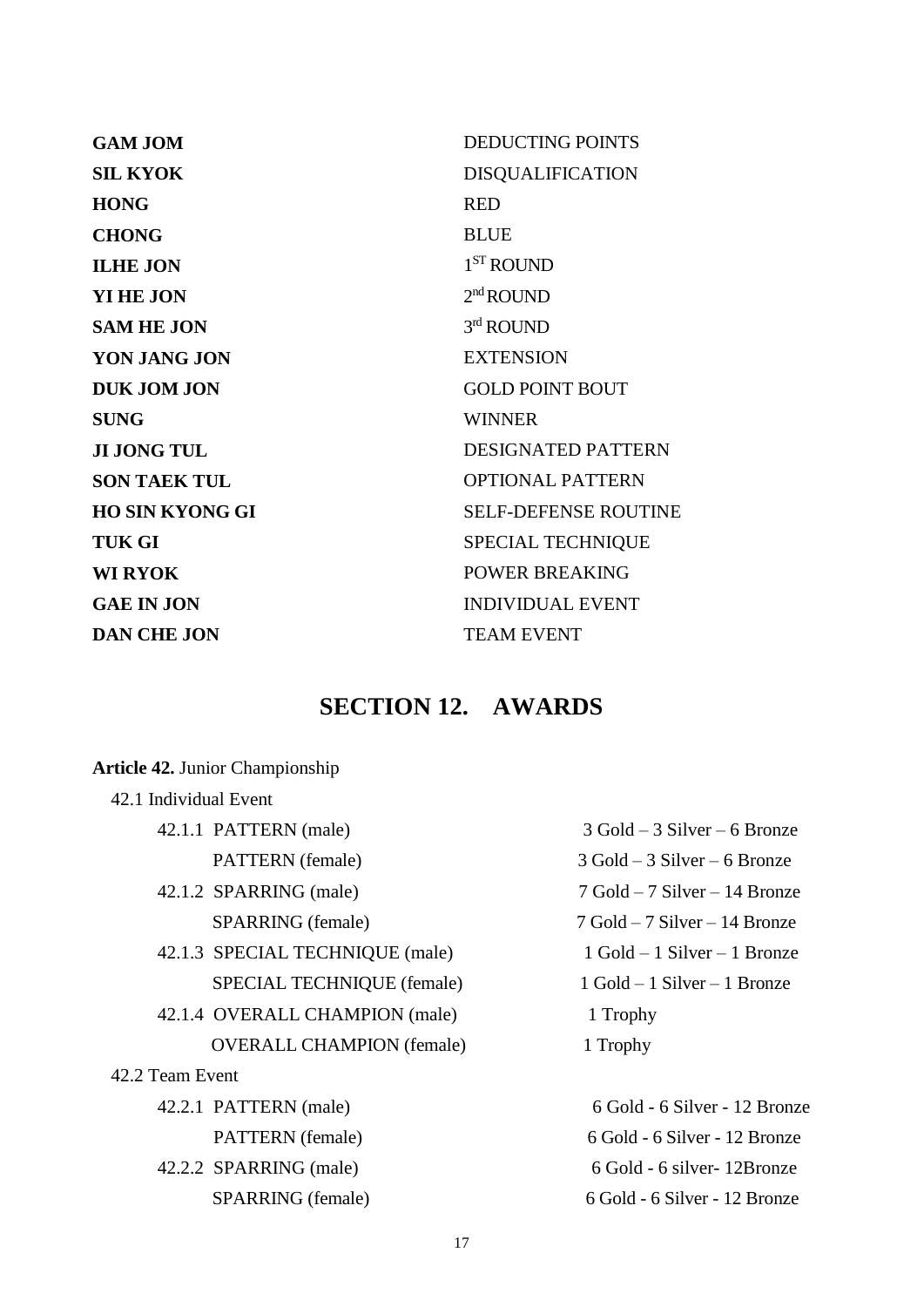|                       | 42.2.3 SELF-DEFENSE ROUTINE (male)                    | $4$ Gold $-4$ Silver - $4$ Bronze  |
|-----------------------|-------------------------------------------------------|------------------------------------|
|                       | SELF-DEFENSE ROUTINE (female)                         | $3$ Gold $-3$ Silver $-3$ Bronze   |
|                       | 42.2.4 SPECIAL TECHNIQUE (male)                       | 6 Gold - 6 Silver - 12 Bronze      |
|                       | SPECIAL TECHNIQUE (female)                            | 6 Gold - 6 Silver - 12 Bronze      |
|                       | 42.2.5 OVERALL CHAMPION (male)                        | 1 Trophy                           |
|                       | <b>OVERALL CHAMPION</b> (female)                      | 1 Trophy                           |
|                       | 42.3 OVERALL CHAMPION OF COUNTRIES (1st place)        | 1 Trophy                           |
|                       | OVERALL CHAMPION OF COUNTRIES (2 <sup>nd</sup> place) | 1 Trophy                           |
|                       | OVERALL CHAMPION OF COUNTRIES (3rd place)             | 1 Trophy                           |
|                       | Article 43. Adult Championship                        |                                    |
| 43.1 Individual Event |                                                       |                                    |
|                       | 43.1.1 PATTERN (male)                                 | 4 Gold - 4 Silver - 8 Bronze       |
|                       | PATTERN (female)                                      | 4 Gold - 4 Silver - 8 Bronze       |
|                       | 43.1.2 SPARRING (male)                                | 7 Gold - 7 Silver - 14 Bronze      |
|                       | SPARRING (female)                                     | 7 Gold - 7 Silver - 14 Bronze      |
|                       | 43.1.3 POWER (male)                                   | $1$ Gold $-1$ Silver $-1$ Bronze   |
|                       | POWER (female)                                        | $1$ Gold $-1$ Silver $-1$ Bronze   |
|                       | 43.1.4 SPECIAL TECHNIQUE (male)                       | $1$ Gold $-1$ Silver $-1$ Bronze   |
|                       | SPECIAL TECHNIQUE (female)                            | $1$ Gold $-1$ Silver $-1$ Bronze   |
|                       | 43.1.5 OVERALL CHAMPION (male)                        | 1 Trophy                           |
|                       | <b>OVERALL CHAMPION</b> (female)                      | 1 Trophy                           |
| 43.2 Team             |                                                       |                                    |
|                       | 43.2.1 PATTERN (male)                                 | 6 Gold - 6 Silver - 12 Bronze      |
|                       | <b>PATTERN</b> (female)                               | 6 Gold - 6 Silver - 12 Bronze      |
|                       | 43.2.2 SPARRING (male)                                | 6 Gold - 6 Silver - 12 Bronze      |
|                       | SPARRING (female)                                     | 6 Gold - 6 Silver – 12 Bronze      |
|                       | 43.2.3 SELF-DEFENSE ROUTINE (male)                    | $4$ Gold $-4$ Silver $-4$ Bronze   |
|                       | SELF-DEFENSE ROUTINE (female)                         | $3$ Gold $-3$ Silver $-3$ Bronze   |
|                       | 43.2.4 POWER (male)                                   | $6$ Gold – $6$ Silver – $6$ Bronze |
|                       | POWER (female)                                        | $6$ Gold $-6$ Silver $-6$ Bronze   |
|                       | 43.2.5 SPECIAL TECHNIQUE (male)                       | $6$ Gold $-6$ Silver $-6$ Bronze   |
|                       | SPECIAL TECHNIQUE (female)                            | $6$ Gold – $6$ Silver – $6$ Bronze |
|                       | 43.2.6 OVERALL CHAMPION (male)                        | 1 Trophy                           |
|                       | <b>OVERALL CHAMPION</b> (female)                      | 1 Trophy                           |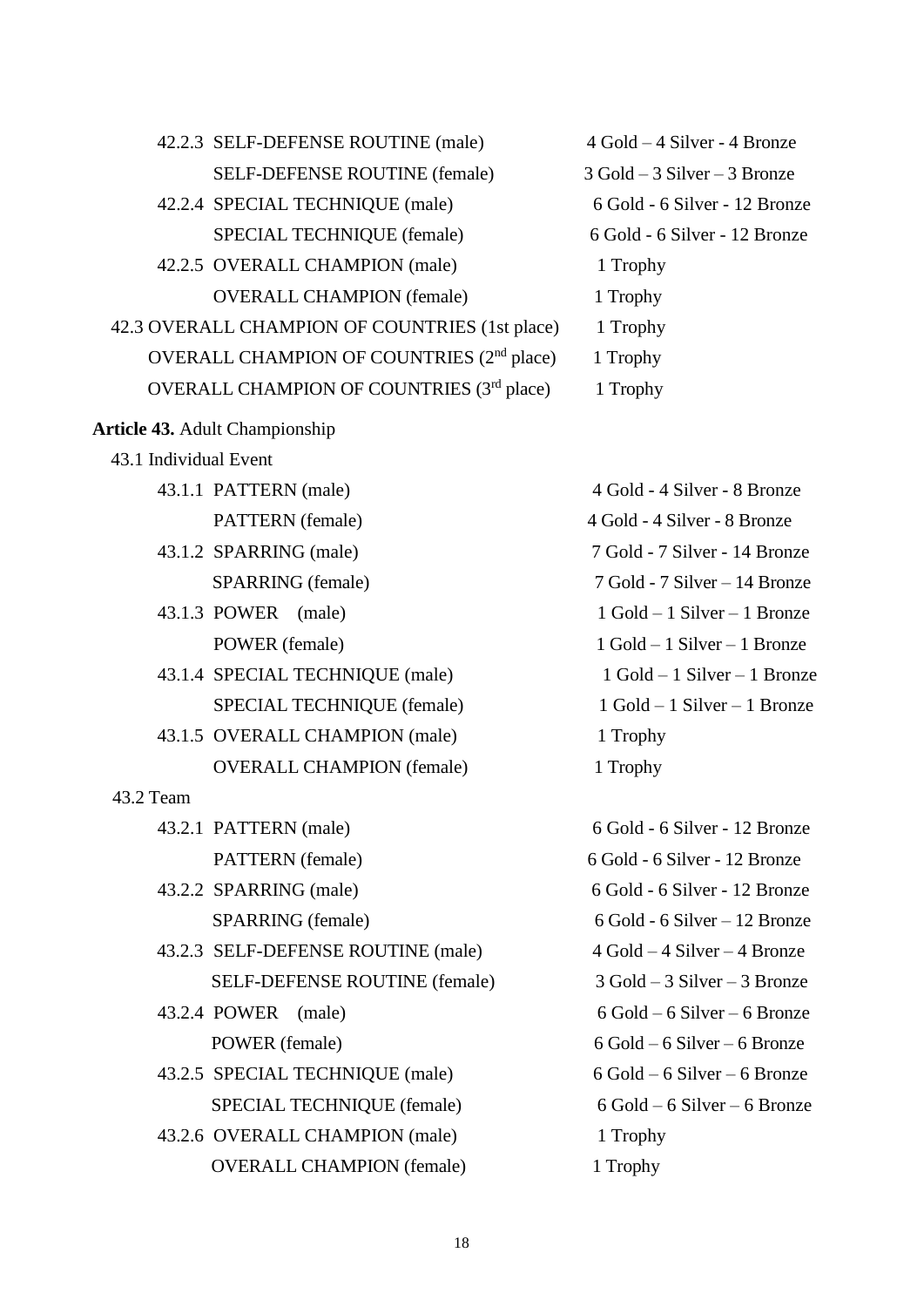| 43.3 OVERALL CHAMPION OF COUNTRIES (1 <sup>st</sup> place) | 1 Trophy |
|------------------------------------------------------------|----------|
| OVERALL CHAMPION OF COUNTRIES (2 <sup>nd</sup> place)      | 1 Trophy |
| OVERALL CHAMPION OF COUNTRIES (3rd place)                  | 1 Trophy |

### **Article 44.** Veteran Championship

44.1 Individual Event

| 44.1.1           | PATTERN (male)                                             | $18$ Gold $-18$ Silver $-36$ Bronze |
|------------------|------------------------------------------------------------|-------------------------------------|
|                  | PATTERN (female)                                           | $18$ Gold $-18$ Silver $-36$ Bronze |
| 44.1.2           | SPARRING (male)                                            | 8 Gold – 8 Silver – 16 Bronze       |
| 44.1.3           | SPARRING (female)                                          | 8 Gold – 8 Silver – 16 Bronze       |
| 44.1.3           | POWER (male)                                               | $1$ Gold $-1$ Silver $-1$ Bronze    |
|                  | POWER (female)                                             | $1$ Gold $-1$ Silver $-1$ Bronze    |
| 44.1.4           | HIGHEST TECHNICAL AWARD (male)                             | 2 Trophy (excluding Platinum)       |
|                  | HIGHEST TECHNICAL AWARD (female)                           | 2 Trophy (excluding Platinum)       |
| 44.1.5           | MOST HONOURABLE AWARD (male)                               | 1 Trophy                            |
| 44.1.6           | MOST HONOURABLE AWARD (female)                             | 1 Trophy                            |
| 44. 2 Team Event |                                                            |                                     |
| 44.2.1           | PATTERN (male)                                             | $4$ Gold $-4$ Silver $-8$ Bronze    |
|                  | PATTERN (female)                                           | $4$ Gold $-4$ Silver $-8$ Bronze    |
| 44.2.2           | SPARRING (male)                                            | $4$ Gold $-4$ Silver $-8$ Bronze    |
|                  | SPARRING (female)                                          | $4$ Gold $-4$ Silver $-8$ Bronze    |
| 44.2.3           | <b>OVERALL CHAMPION</b> (male)                             | 1 Trophy                            |
|                  | <b>OVERALL CHAMPION</b> (female)                           | 1 Trophy                            |
|                  | 44.3 OVERALL CHAMPION OF COUNTRIES (1 <sup>st</sup> place) | 1 Trophy                            |
|                  | OVERALL CHAMPION OF COUNTRIES (2 <sup>nd</sup> place)      | 1 Trophy                            |
|                  | OVERALL CHAMPION OF COUNTRIES (3rd place)                  | 1 Trophy                            |

**Article 45.** Highest Technical Award, Overall Team Champion Award and Most Honorable Award

The competition of less than 3 competitors or teams shall not count for Highest Technical Award or Overall Team Champion.

45. 1 Highest Technical Award

- 45.1.1 Trophies will be given to the competitors with most gold medal counts awarded in individual competition.
- 45.1.2 When the number of gold medals is even, silver and bronze medals will be counted.
- 45.1.3 In case the numbers of gold, silver and bronze medals are the same, the gold, silver and bronze medals for Pattern, Sparring, Self-Defense Routine, Special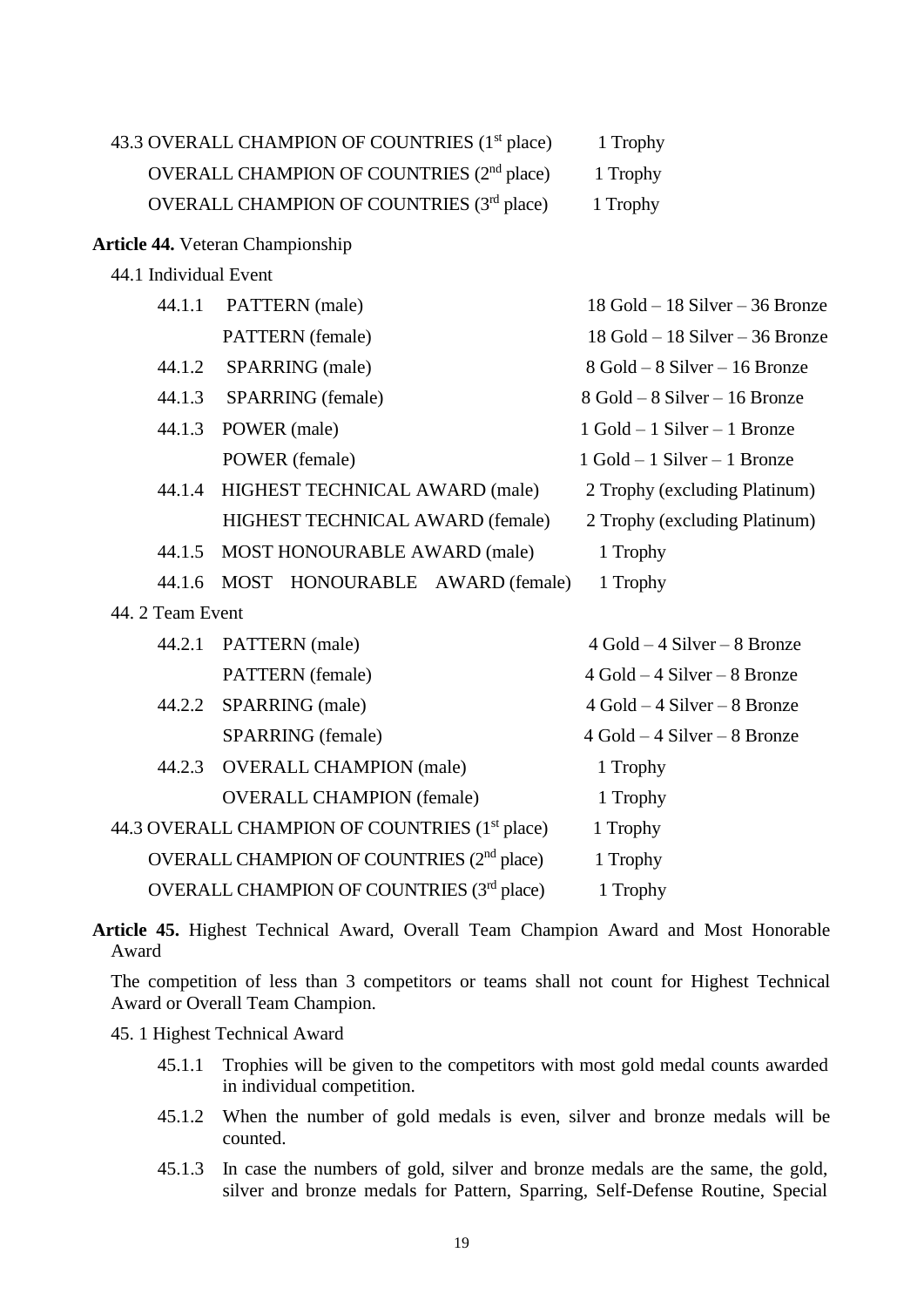Technique and Power Breaking will be counted.

45.2 Overall Team Champion Award

The medals gained from each item are counted as one gold medal only. The trophy shall be awarded in the same principle as in the Highest Technical Award.

45.3 Most Honorable Award

Trophies will be given to the oldest male and female competitors among those participating in Veteran Championship.

### **Article 46.** Overall Winning Country

- 46.1 Trophies will be awarded to the country with the most gold medal counts gained in individual and team events. (Medals from one item in team event will count as one only.)
- 46.2 In case of the number of gold medal being the same, then the silver and bronze medals will be counted, by which trophies will be awarded.
- 46.3 In case of the number of gold, silver and bronze medals being the same, the gold medals will be counted for Pattern, Sparring, Self-Defense Routine, Special Technique and Power Breaking. If it is still the same, silver and bronze medals will be counted.

## **SECTION 13. PATTERN**

**Article 47.** The Pyramid system of Elimination will be used**.**

### **Article 48.** Point Award

### 48.1 Individual Event

48.1.1 Estimating Contents are:

Technical contents, Power, Speed, Rhythm, Balance and breath control

48.1.2 Scoring Criteria

| Precision      | 10 points |  |
|----------------|-----------|--|
| Power          | 6 points  |  |
| <b>Balance</b> | 6 points  |  |
| Breath control | 6 points  |  |
| Rhythm         | 6 points  |  |

### 48.2 Team Event

48.2.1 Estimating Contents

Team work and Choreography

- Technical contents
- Power
- Balance
- Breath control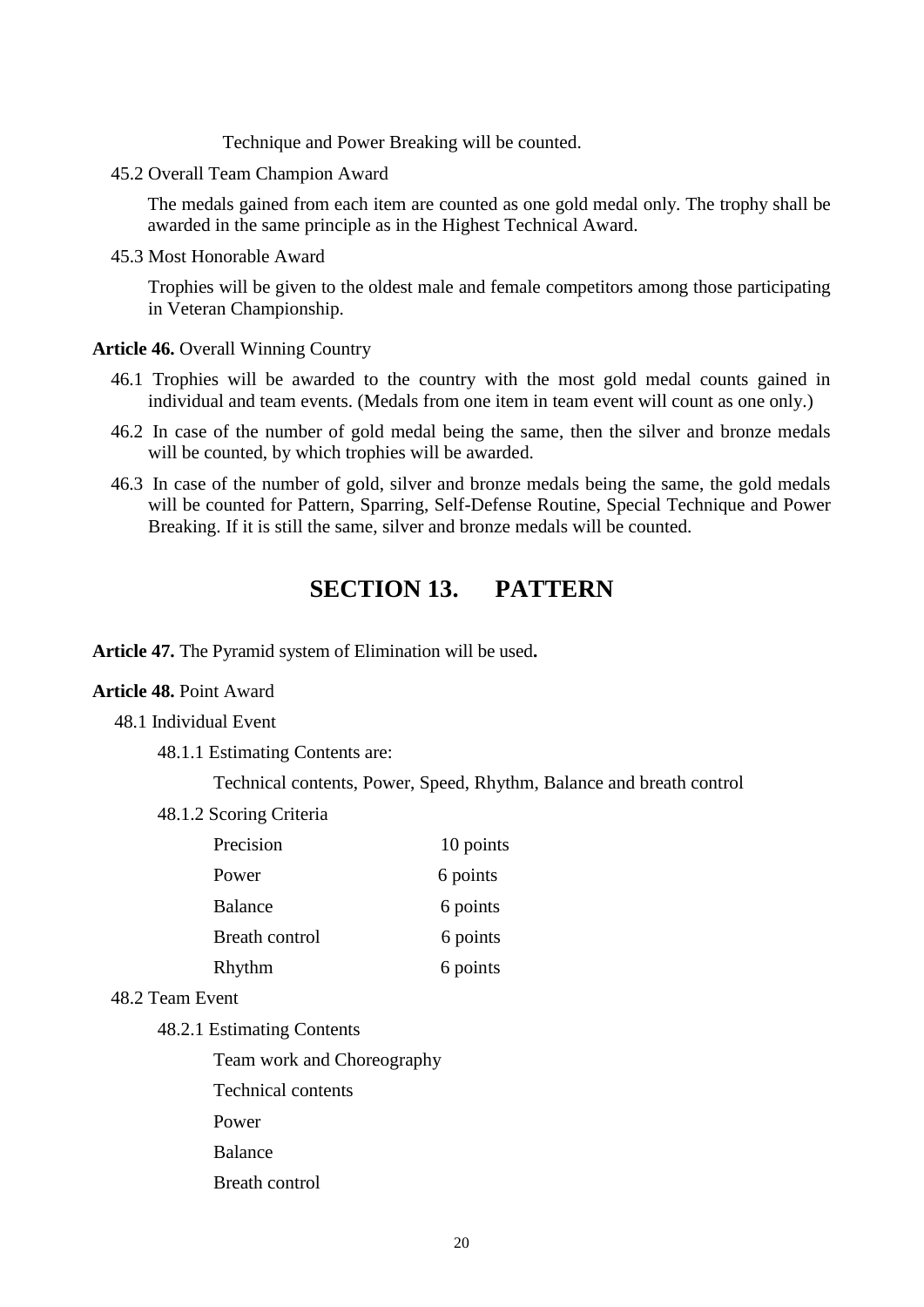### Rhythm

48.2.2. Scoring Criteria

| Team work (Choreography)  | 10 points |
|---------------------------|-----------|
| <b>Technical contents</b> | 10 points |
| Power                     | 6 points  |
| <b>Balance</b>            | 6 points  |
| Rhythm                    | 6 points  |

### **Article 49.** Individual Pattern

Competition shall be performed by two competitors at the same time according to their degrees.

- 49.1 Competitors shall perform one optional pattern according to their degrees (as stipulated below) and one designated pattern (excluding the optional Pattern) selected by the Jury.
	- 49.1.1  $1<sup>st</sup>$  degree

Optional; KWANG-GAE to GE-BAEK

Designated; CHON-JI to GE-BAEK

 $49.1.2$  $2<sup>nd</sup>$  degree

Optional; EUI-AM to JU-CHE

Designated; CHON-JI to JU-CHE in Silver class

CHON-JI to GE-BAEK in Gold and Platinum Classes

#### $49.1.3$ 3<sup>rd</sup> degree

Optional; SAM-IL to CHOI-YONG

Designated; CHON-JI to CHOI-YONG in Silver class

CHON-JI to GE-BAEK in Gold and Platinum Classes

#### 49.1.4 4  $4<sup>th</sup>$  degree

Optional; YON-GAE to MOON-MOO

Designated; CHON-JI to MOON-MOO in Silver class

CHON-JI to GE-BAEK in Gold and Platinum Classes

#### $49.1.5$  $5<sup>th</sup>$  degree

Optional: SO-SAN to SE-JONG

Designated: CHON-JI to SE-JONG in Silver class

CHON-JI to GE-BAEK in Gold and Platinum Classes

#### 49.1.6  $6<sup>th</sup>$  degree

Optional: TONG-IL

Designated: CHON-JI to SE-JONG in Silver class

CHON-JI to GE-BAEK in Gold and Platinum

49.2 Deciding the winner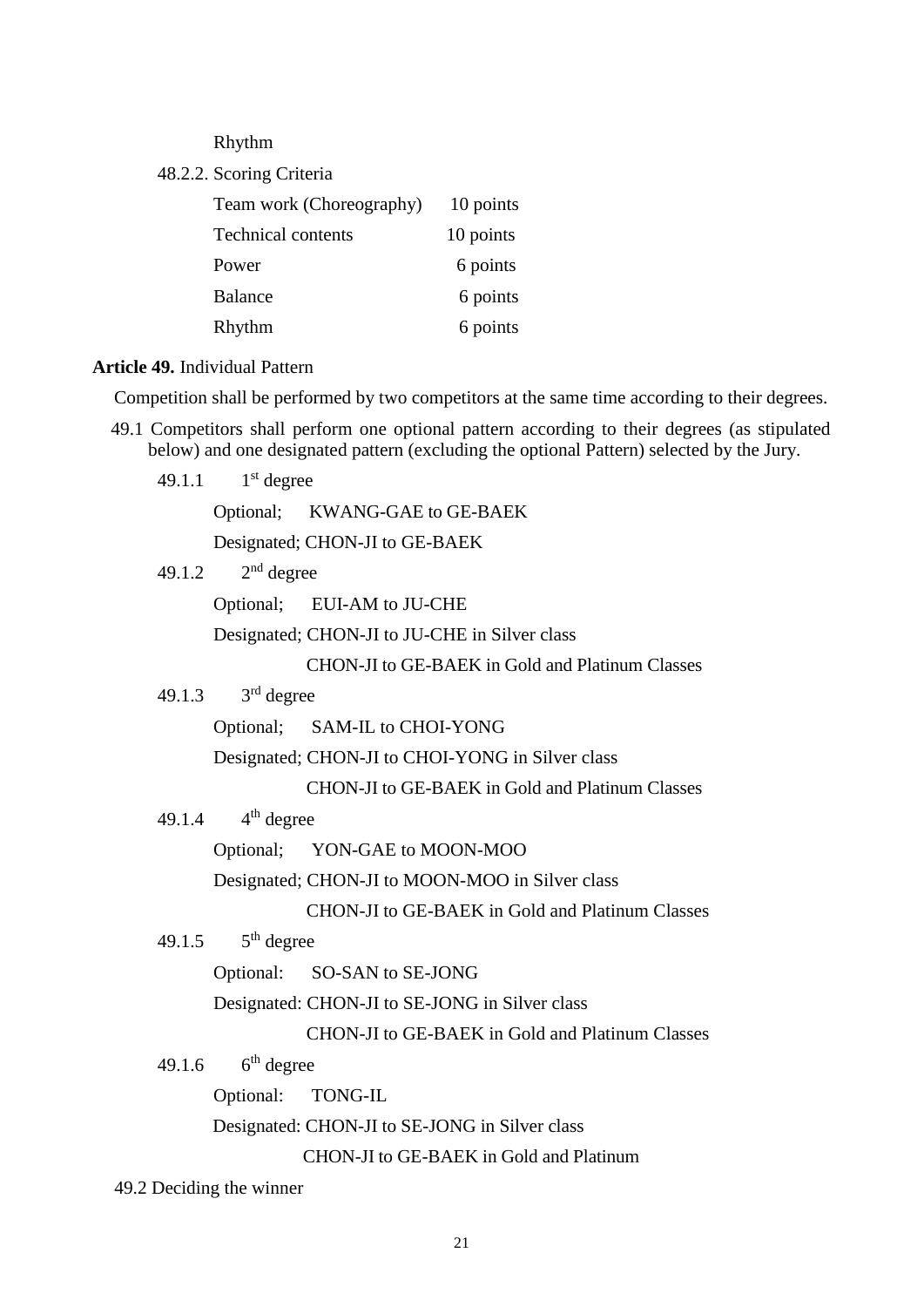Jury President will decide the winner in accordance with the flag signal of five Judges.

- 49.2.1 When three or more Corner Referees give a decision in favor of one Competitor, then that Competitor is the winner.
- 49.2.2 When two Corner Referees give a decision in favor of one Competitor, one for the other and two for a draw, the Competitor who receives the two favored decisions is the winner.
- 49.2.3 When three or more Corner Referees say that it is a draw, it is the tied competition.
- 49.2.4 When two Corner Referees give a decision in favor of one Competitor, 2 for the other and 1 Corner Referee gives a draw, it is the tied competition.
- 49.2.5 When the competition is decided to be tied, extra performance of a pattern designated by Jury President will be repeated until the winner is decided.

### **Article 50.** Team Event

50.1 Teams will perform one optional pattern and one designated pattern (the same pattern for the 2 competing teams but excluding optional pattern) selected by Jury President in any format.

The team pattern competition, unlike the individual event, is the team performance which 5 competitors of a team enter the ring and demonstrate their teamwork. Hence, the technical movements should be performed collectively in accordance with the choreography. However, the technical aspects including fast and slow motions, continuous and connected motions should be executed as laid down in the Encyclopedia.

50.2 Optional patterns and designated patterns in team events for Junior, Adult and Veteran Championships

In Optional Patterns for the team events, the Patterns should correspond to the lowest Dan Holder among the team members.

50.2.1 Junior

Optional: KWANG-GAE to GE-BAEK Designated: CHON-JI to GE-BAEK

50.2.2 Adult

Optional: KWANG –GAE to GE-BAEK

Designated: CHON-JI to GE-BAEK

50.2.3 Veteran

Optional: KWANG-GAE to GE-BAEK

Designated: CHON-JI to GE-BAEK

50.3 Teams will perform alternatively. \*Each team will perform the same designated pattern.

50.4 Deciding the winner is the same as in individual pattern.

### **Article 51.** Officials

- · 1 Jury President
- · 2 Jury Members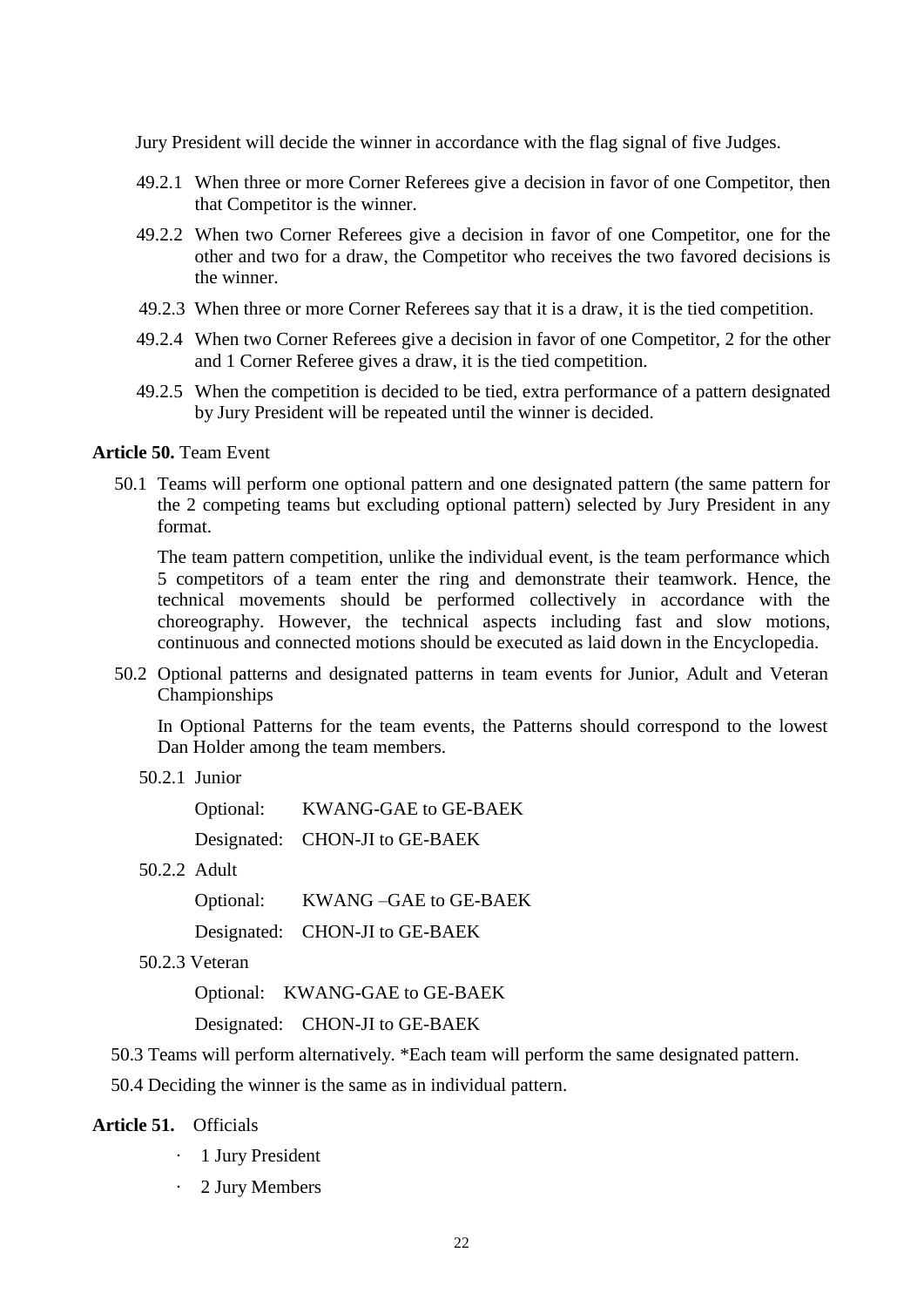- · 5 Referees
- · 1 Recorder

## **SECTION 14. SPARRING**

**Article 52.** Pyramid system of elimination will be used.

**Article 53.** Attacking Tools

- 53.1 Hand parts fore fist, back fist, side fist, knife hand and reverse knife hand.
- 53.2 Foot parts ball of the foot, foot sword, back heel, instep and sole.

**Article 54.** Target Area

- 54.1 Face and neck area at the front and sides (excluding the back).
- 54.2 Frontal area of trunk of the body from a line drawn from the armpit vertically down to the waist on each side (excluding the back).
- 54.3 When the arm, from the elbow to the fingers, is in contact with the body, then this is regarded as part of the body, by which the opponent can therefore score points.

**Article 55.** Criteria for Point Awards

All attacks will be valid only when they are stopped 2cm away from the target.

55.1 One (1) point will be awarded for:

- · Hand attack directed to mid or high section.
- · Foot attack directed to mid section.
- · Perfect defense
- 55.2 Two (2) point will be awarded for
	- · Foot attack directed to high section.
	- · Hand attack directed to the high section with both feet off the ground
	- · Flying foot attack directed to mid section
- 55. 3 Three (3) points will be awarded for:
	- · Flying kick directed to high section.
	- · Midair kick (180') to mid section
	- · Midair hand attack (180' or more) directed to high section
- 55.4 Four (4) points will be awarded for:
	- · Midair kick (180') directed to high section
	- · Midair kick (360' or more) to mid section
- 55.5 Five (5) points will be awarded for:

· Midair kick (360' or more) to high section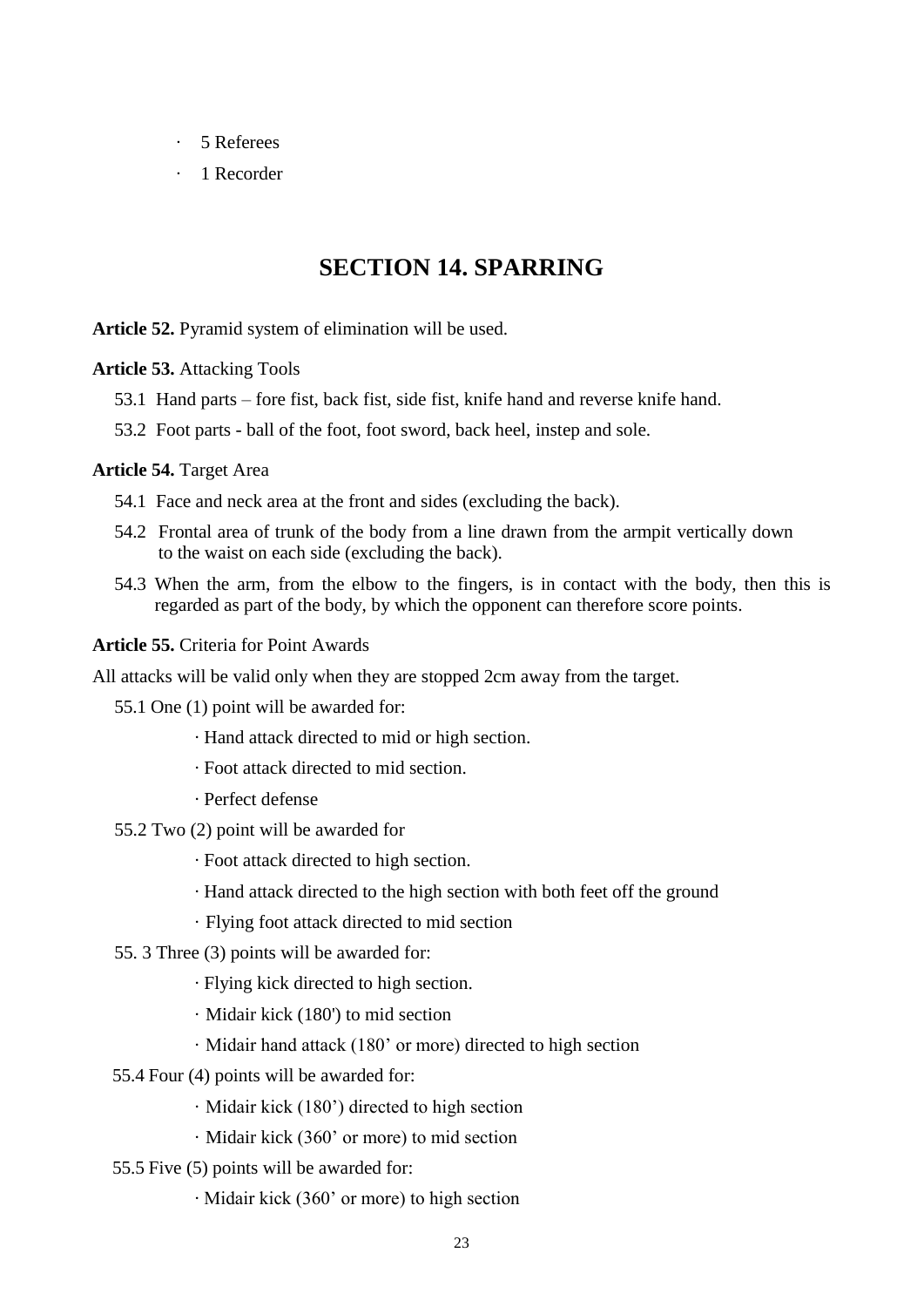*\* When flying 2 or 3 hand and foot attacks are counted as points, the respective points should be awarded for each technique.*

### **Article 56.** Fouls

56.1 Warnings

56.1.1 For the following offences;

- · Attack to an illegal target
- · Stepping completely out of the ring (both feet)
- · Any part of the body, other than the feet, touching the ground
- · Holding or grabbing
- · Pushing
- · Pretending to be injured
- · Intentionally avoiding sparring
- · More than two punches to the face or any part of the body
- · Repeatedly pretending to have scored by raising the arm
- · Turning the back intentionally to avoid combat
- · Unnecessary speaking during competition
- · Paying no attention to the instructions of Centre Referee
- 56.1.2 One (1) point will be deducted for every 3 warnings.
- 56.1.3 No disqualification will result from 3 points deduction or more from warnings.
- 56. 2. Deduction of Points for serious fouls (Yellow card)
	- 56.2.1 For the following offences which carry a yellow card:
		- · Insulting an opponent in any way.
		- · Biting-scratching-clawing.
		- · Attacking a fallen opponent or an unready opponent when the referee has already stopped the match.
		- · Excessive contact.
		- · Attacking with forehead.
	- 56.2.2 In case of point deduction Centre Referee will raise a yellow card to indicate one point deducted.
	- 56.2.3. 2 points should be deducted from a competitor's score if he or she fails to execute at least midair kick (180' or more) in each round of competition. Only the midair kick (180' or more) which are performed in time of attack and defense or while in contact with the opponent should be recognized as the valid points. The midair kicks which are blindly performed in the air should not be recognized.
	- 56.2.4. Deducting 2 points when he or she fails to perform one or more midair kicks is not applied to the Veteran Competitions.
- 56. 3 Disqualification (Red card)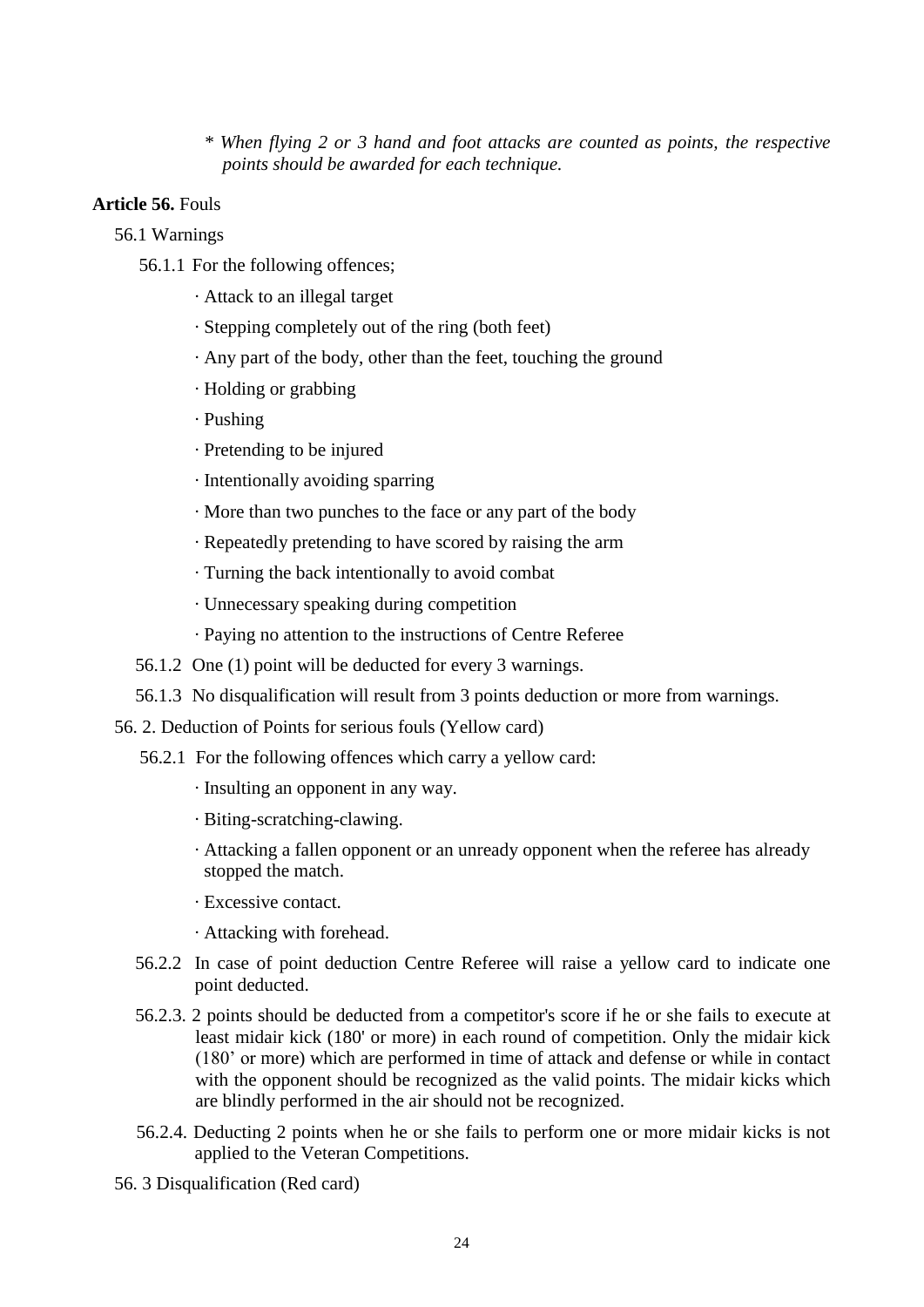56.3.1 For the following offences;

- · Misconduct against umpires
- · Ignoring the Centre Referee's instructions.
- · Causing an opponent unable to compete as a result of heavy contact.
- · Any competitor suspected of being under influence of alcoholic beverage or drugs.
- · Receiving 3 deductions (yellow card) in the same match.
- 56.3.2 The Centre Referee will raise a red card to indicate a competitor disqualified.

### **Article 57.** Individual Matches

- 57. 1 Weight Division
	- 57.1.1 For Junior Championship

Only one competitor can enter one weight division in one team.

- 57.1.1.1 Male
	- 45 kg
	- 51 kg
	- 57 kg
	- 63 kg
	- 69 kg
	- 75 kg
	- $+75$  kg

57.1.1.2 Female

- 40 kg
- 46 kg
- 52 kg
- 58 kg
- 64 kg
- 70 kg
- $+70$  kg
- 57.1.2 For Adult Championship

Only one competitor can enter one weight division in one team.

57.1.2.1 Male

- 50 kg
- 57 kg
- 64 kg
- 71 kg
- 78 kg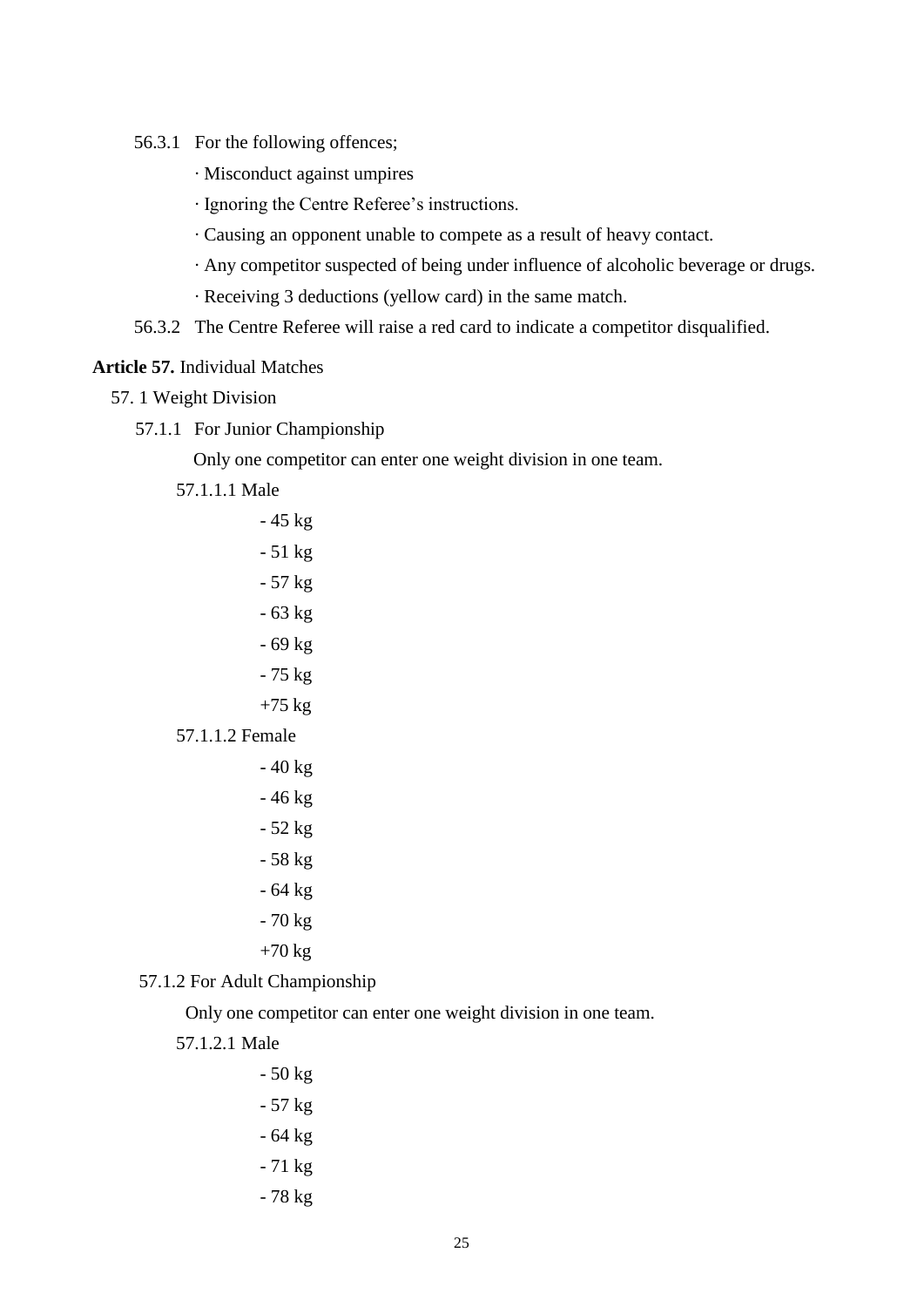- 85 kg

+85 kg

57.1.2.2 Female

- 45 kg - 51 kg - 57 kg - 63 kg - 69 kg - 75 kg +75 kg

57.1.3 For Veteran Championship

In the Silver Class (40-49 years old) and the Gold Class (50-59 years old), up to 3 competitors from each country can enter the Individual Sparring Competitions according to the weight divisions.

57.1.3.1 Male

Silver Class

- 64 kg - 73 kg
- 80 kg
- 90 kg
- + 90 kg

Gold Class

- 66 kg

- 80 kg

+ 80 kg

57.1.3.2 Female

Silver Class

- 54 kg
- 61 kg
- 68 kg
- 75 kg
- + 75 kg

Gold Class

- 60 kg
- 75 kg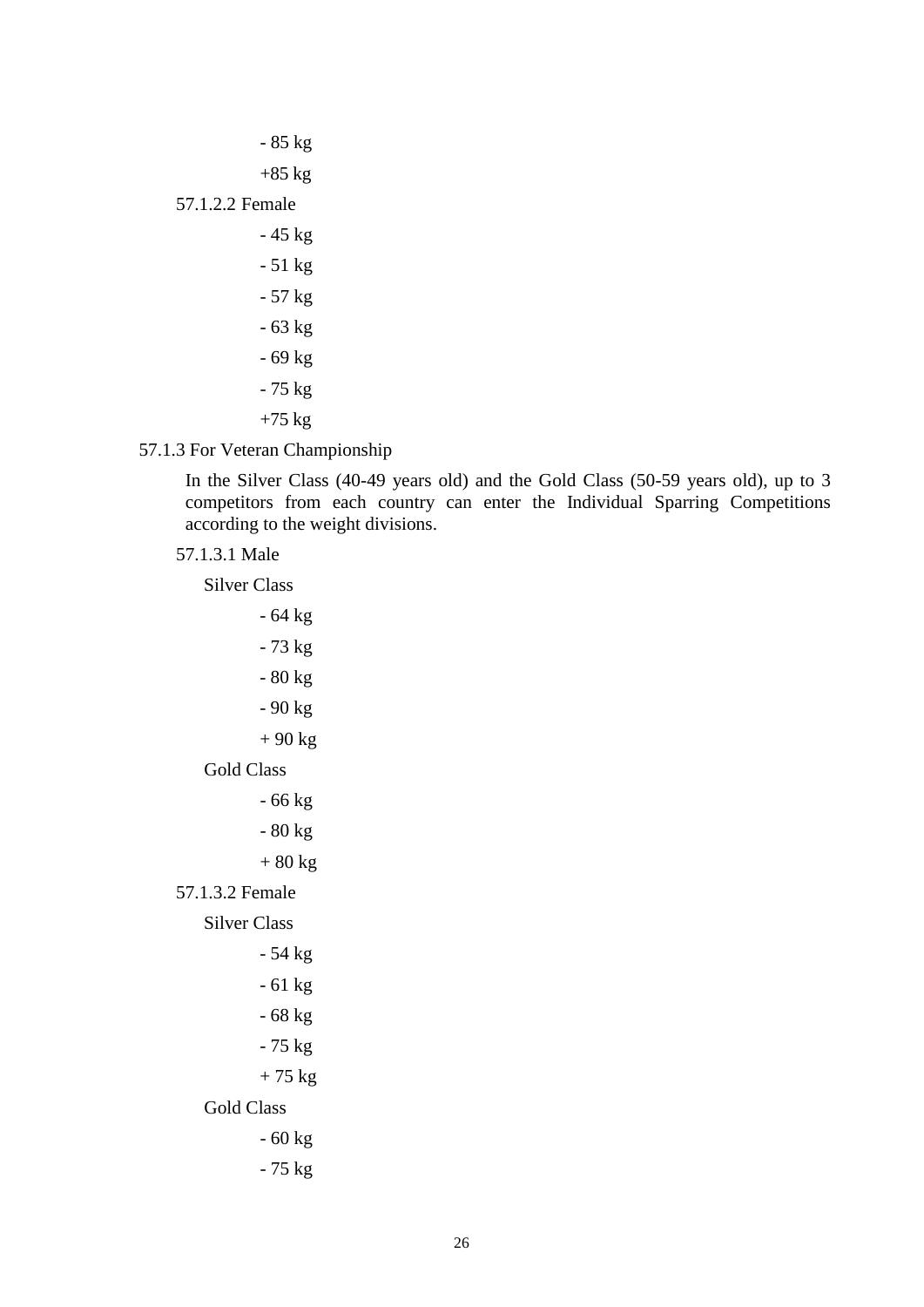+ 75 kg

57.2 Duration of bout

- 57.2.1 For Junior and Adult competition, the elimination will be 2 rounds of 2 minutes and 2 rounds of 2 minutes in final as well.
- 57.2.2 For Veteran, elimination and final bout will consist of 2 rounds of 1.5 minutes.
- 57.2.3 One-minute break shall be given between rounds.
- 57.3 Deciding the Winner

Jury President will decide according to the points awarded by the judges.

- 57.3.1 When three or more corner referees give a decision in favor of one Competitor, then that Competitor is the winner.
- 57.3.2 When two Corner Referees give a decision in favor of one Competitor, one Corner Referee for the other and one for a draw, the Competitor who receives the two favored decisions is the winner.
- 57.3.3 When two Corner Referees give a decision in favor of one Competitor and two Corner Referees give a draw, the Competitor who receives the two favored decisions is the winner.
- 57.3.4 When three or more Corner Referees say that it is a draw, then it is the tied competition.
- 57.3.5 When two Corner Referees give a decision in favor of one competitor and two Corner Referees for other competitor, then that competition is a draw.
- 57.3.6 When one corner referee gives a decision in favor of one competitor, two Corner Referees for a draw and one for other competitor, then that competition is a draw.
- 57.3.7. When the competition is tied, 1 minute extension will follow. If this results in a further draw, the competition for the gold points will take place. The competitor with the first scored points shall be the winner with disregard to timing and the competitor with three warnings or 1 yellow card without any scored points is the loser.

### **Article 58.** Team Matches

- 58.1 A team will be formed with disregard to competitors' degrees and weight.
- 58.2 A draw with the toss of a coin will decide which team to field in a competitor for the first bout, this process will alternate between the teams.
- 58.3 Duration of a bout
	- 58.3.1 For Junior and Adult matches, each bout will be 1 round of two minutes.
	- 58.3.2 For Veteran matches, each bout will be 1 round of 1.5 minutes.
- 58.4 Deciding the winner
	- 58.4.1 For the team matches it will be same as in the individual matches. (Except for a tied match)
	- 58.4.2 When a team wins a bout, it receives two points and 1 point for a draw. When a team accumulates six points it will be declared the winner without further matches.
	- 58.4.3 When all five bouts are finished and the result is a draw, then each Coach will select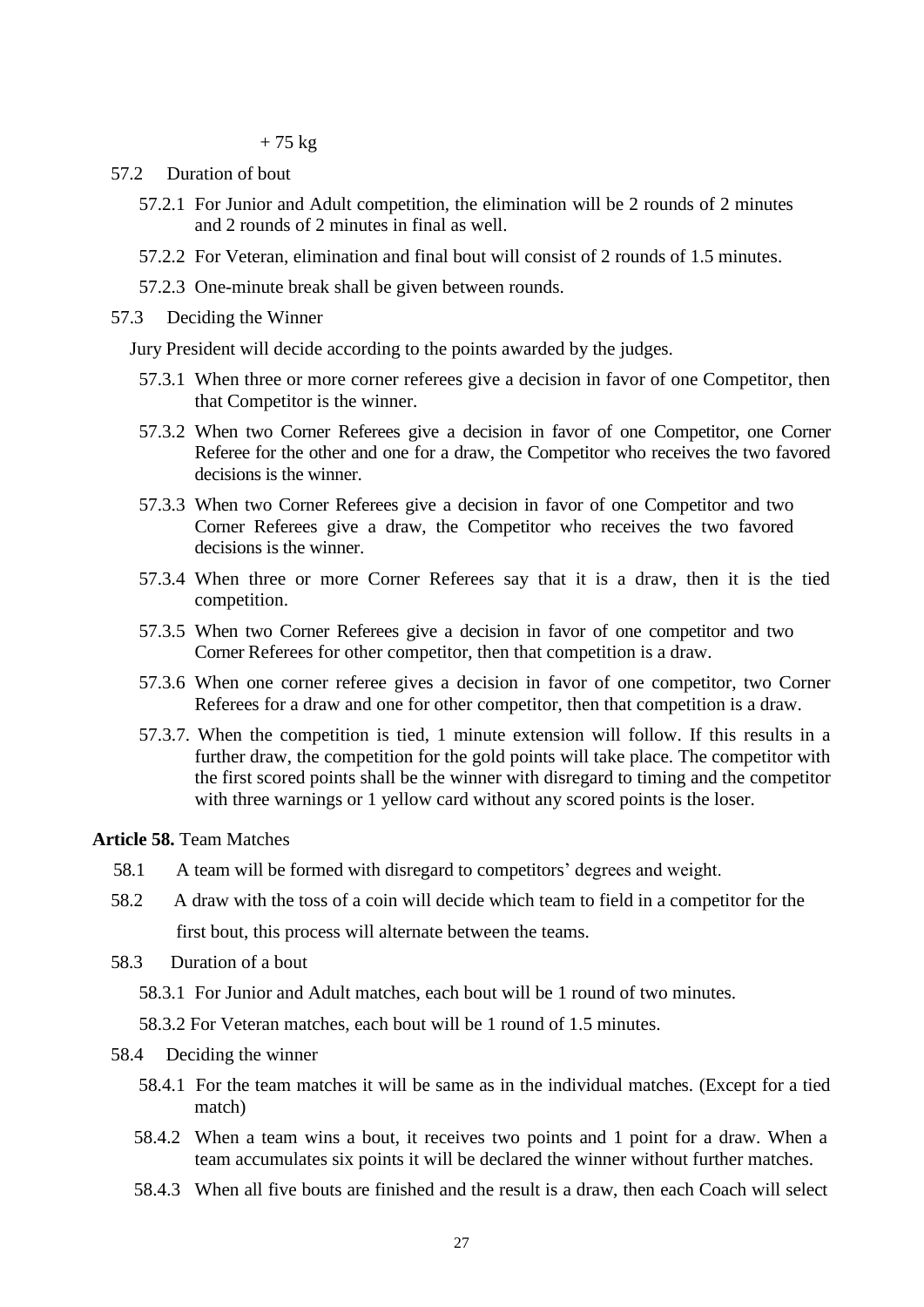a Competitor to spar an extra bout. The Team whose Competitor wins this bout will be the winner.

- 58.4.4 When extra bout results in a further draw, then extension and bout for golden points shall take place to decide the winner as in individual matches.
- 58.4.5 When a team has one member short at the time of competition then the opposing team will automatically be awarded two points. When a team has two members short, then the opposing team will automatically be awarded 4 points.

### **Article 59.** Injury

- 59.1 When a competitor is injured during competition, the Centre Referee must stop the match and call the Doctor. After the injured competitor is treated, the Doctor must recommend to the Centre Referee as to whether that competitor could continue to compete. The Doctor's decision is final.
- 59.2 Deciding the winner when the match cannot continue due to injury
	- 59.2.1 When it is decided that the opponent is at fault for causing the injury, then the injured competitor will be declared the winner.
	- 59.2.2 When it is decided that it is the fault of the injured competitor that caused his or her own injury, then the injured competitor's opponent will be declared the winner.
	- 59.2.3 If two Competitors injure themselves at the same time and if both are found to be unfit to continue, the winner is the Competitor who has more scored points till that moment of stopping the match. If the Competitors are even, the Jury President will decide the winner after consultation with the Ring Council.
	- 59.2.4 Until the decision for injured competitor has been made, the match cannot go on to the next round.
	- 59.2.5 The competitor not accepting the doctor's decision shall be disqualified.

### **Article 60.** Officials

- 1 Jury President
- 1-2 Jury Members
- 1 Centre Referee
- 4 Corner Referees
- 1 Timekeeper
- 1 Recorder

## **SECTION 15. SPECIAL TECHNIQUE**

Special Techniques will be performed in a way of collecting, in advance, the applications of the height/width for each item from the participants.

The competitors and teams applying for the highest or longest values for the respective item will take the priority to perform and if the winners (1st, 2nd, and 3rd place) are selected in that item, the competition will come to an end without the performances of remaining competitors and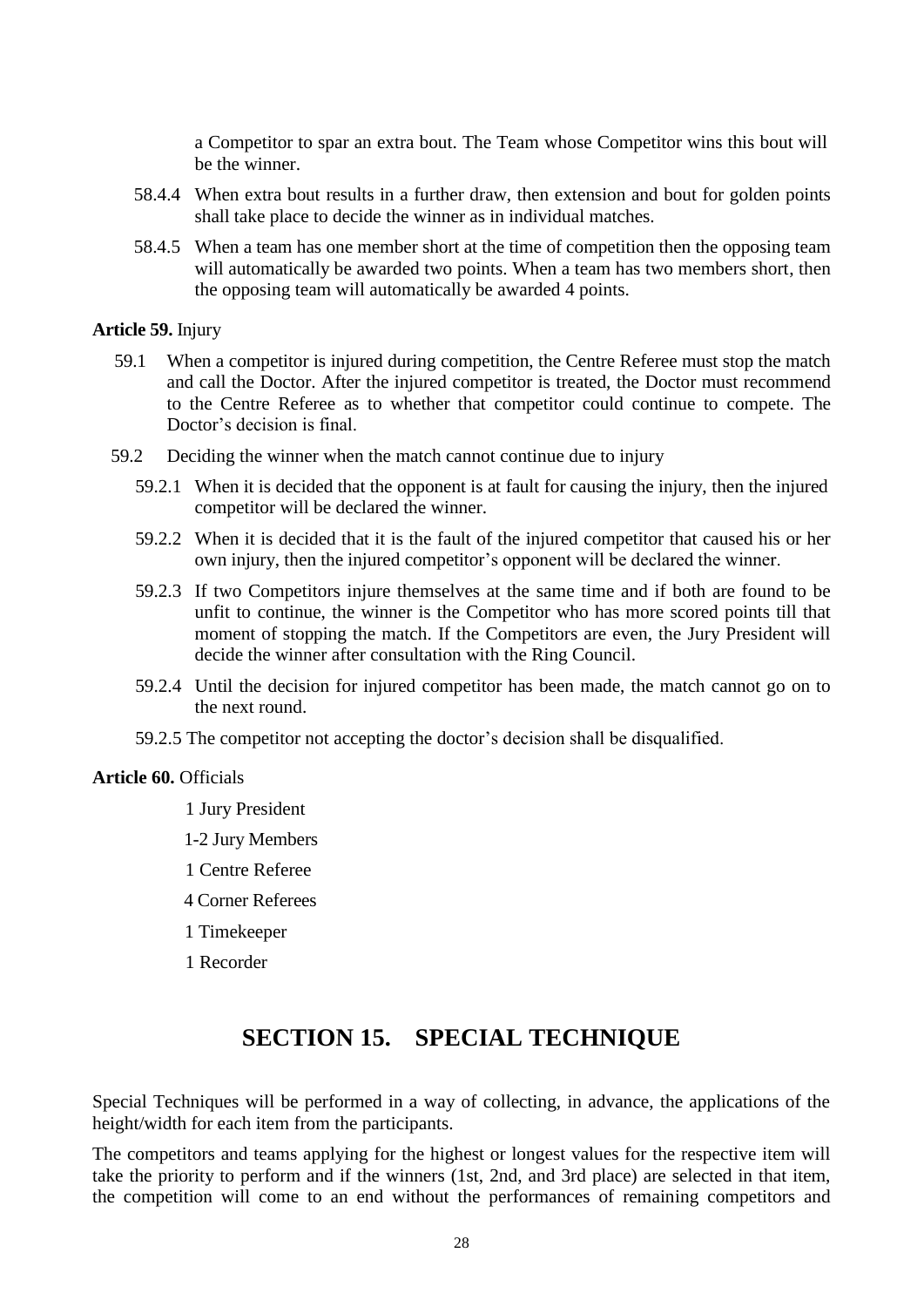teams.

- As for the Special Technical Competitions, the individuals and teams should submit the applications for each item as same as or higher and longer than that of the competitor and team who won the  $3<sup>rd</sup>$  place at the prior Championship.
- The top 5 competitors and 5 teams will be chosen according to the applications and the competitions will be held between those selected 5 competitors and 5 teams. The order of competitions is followed by the most sum-up of the applications for each of 5 items (Twimyo nopi chagi, Twimyo dollyo chagi, Twimyo bandae dollyo chagi, Twiyo dolmyo chagi 360°, Twiyo nomo chagi).
- When performing Twimyo nopi chagi and Twimyo dollyo chagi, the competitors should take a run-up and jump on the kicking foot, pulling the other leg to the chest and break the target with the jumping foot while lowering the other leg.

### **Article 61.** Divisions (Male)

- · Twimyo nopi chagi
- · Twimyo dollyo chagi
- · Twimyo bandae dollyo chagi
- · Twiyo dolmyo chagi 360 °
- · Twiyo nomo chagi

### **Article 62.** Divisions (Female)

- · Twimyo nopi chagi
- · Twimyo dollyo chagi
- · Twimyo bandae dollyo chagi
- · Twiyo dolmyo chagi 360 °
- · Twiyo nomo chagi

### **Article 63.** Board

- 63.1 Size: 30x30x1.5 cm.
- 63.2 The referee must examine each board before each attempt. Once a wooden board is used, it cannot be used again. However, plastic boards may be reused.
- 63.3 The equipments of Twiyo nomo chagi should be opaque material, the height of boards should not be set but the boards be held above the hurdles.

### **Article 64.** Scoring Criteria

- 64.1 There will be five Referees judging the attempt. Each Referee will be holding a red flag and a blue flag. After each attempt, the Referees will raise a red flag for an invalid attempt, a blue flag for a valid attempt, and no flag raised by a Referee who did not see properly the attempt and therefore could not make a judgment.
- 64.2 In the case that there is a draw in the judgment, for example, two red flags, two blue flags and one no flag raised. Then it is a split decision and that competitor will receive half the points counted for that attempt.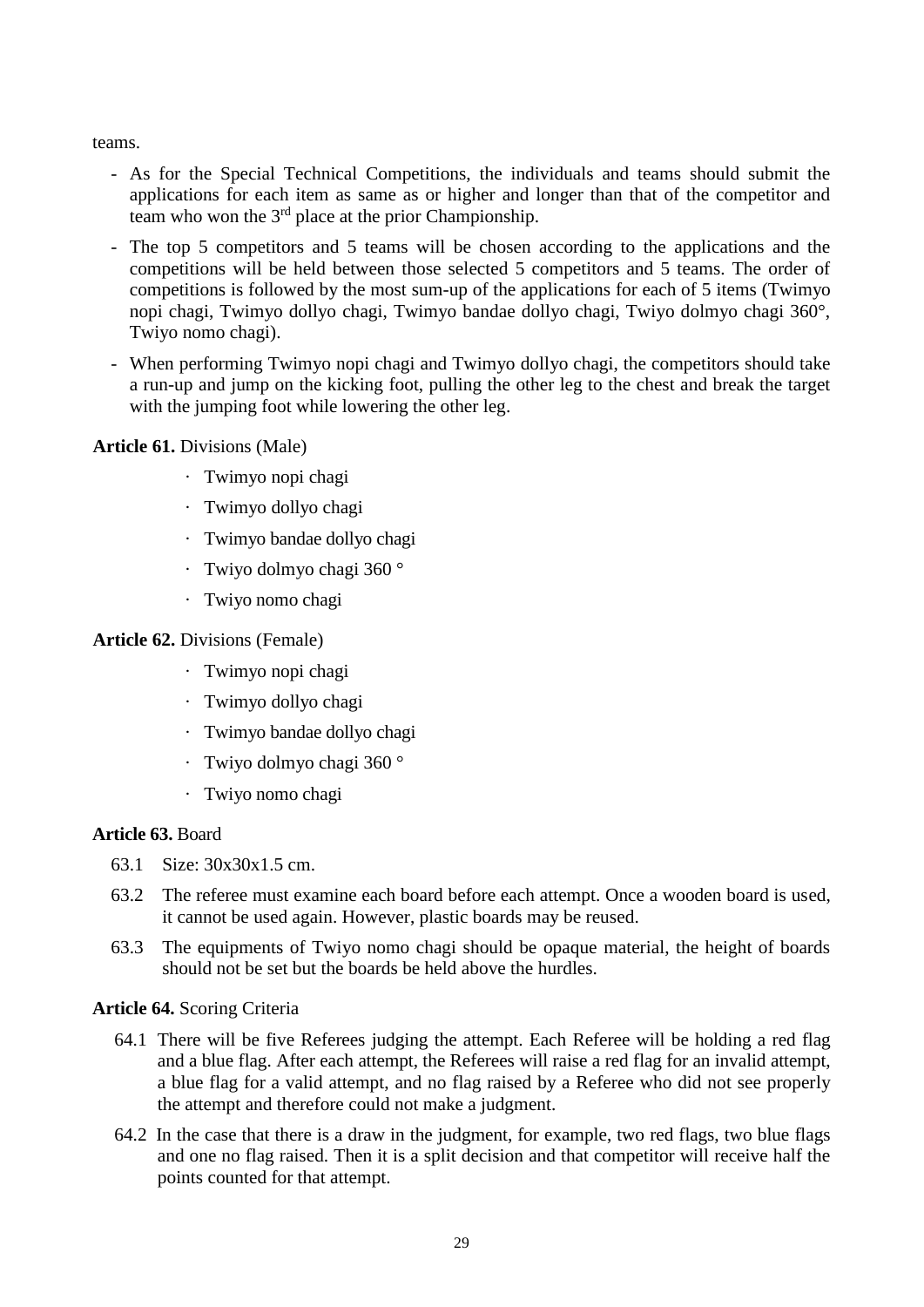- 64.3 Each fully broken board will score three points per board. Each cracked or bent board will score one point.
- 64.4 A break is only valid when the competitor has adopted correct posture, technique, balance and correct breaking tool. And when the competitor has touched the hurdle fallen during the flying over kick, he/she is judged as scoring nil.

### **Article 65.** Individual Competition

65.1 Mode of Competition

- 65.1.1 Male and female can enter 5 items respectively.
- 65.1.2 Each competitor will have 1 attempt, only with 1 prejudging of distance allowed without touching the target. The competitor will be given 30 seconds to  $break.$ (Ready posture + prejudging + ready posture + breaking + ready posture)

### 65.2 Deciding the winner

65.2.1 In each competition item, the 1<sup>st</sup> place winner(s) will be awarded 3 points, the 2<sup>nd</sup> place winner(s) will be awarded 2 points and the  $3<sup>rd</sup>$  place winner(s) will be awarded 1 point.

There may be several competitors for the same placing and all will be awarded the same amount of points.

- 65.2.2 When all the 5 competition items are completed, the scores of all the points awarded to each competitor will be added up and the winner will be decided according to the highest accumulated points scored.
- 65.2.3 Only one  $1<sup>st</sup>$  place winner, one  $2<sup>nd</sup>$  place winner and one  $3<sup>rd</sup>$  place winner will be chosen.

In the case that there is more than one competitor having the same score, then the Jury President will choose an item by lottery for those involved to continue competition until the desired winner is decided.

### **Article 66.** Team

66.1 Mode of Competition

- 66.1.1 A team will consist of five males and females respectively and one competitor from one team can enter each item only.
- 66.1.2 The mode of competition for all items is the same as in individual competition.
- 66.2 Point awards for all items shall be same as in individual competition.
- 66.3 Deciding the winner
	- 66.3.1 After the attempts of a team for all items, the points gained by each competitor will be added and the 1st, 2nd and 3rd places will be decided with the same method as in individual competition.
	- 66.3.2 In the event of tie, the same method as in individual competition will be applied.

### **Article 67.** Officials

- · 1 Jury President
- · 1-2 Jury Members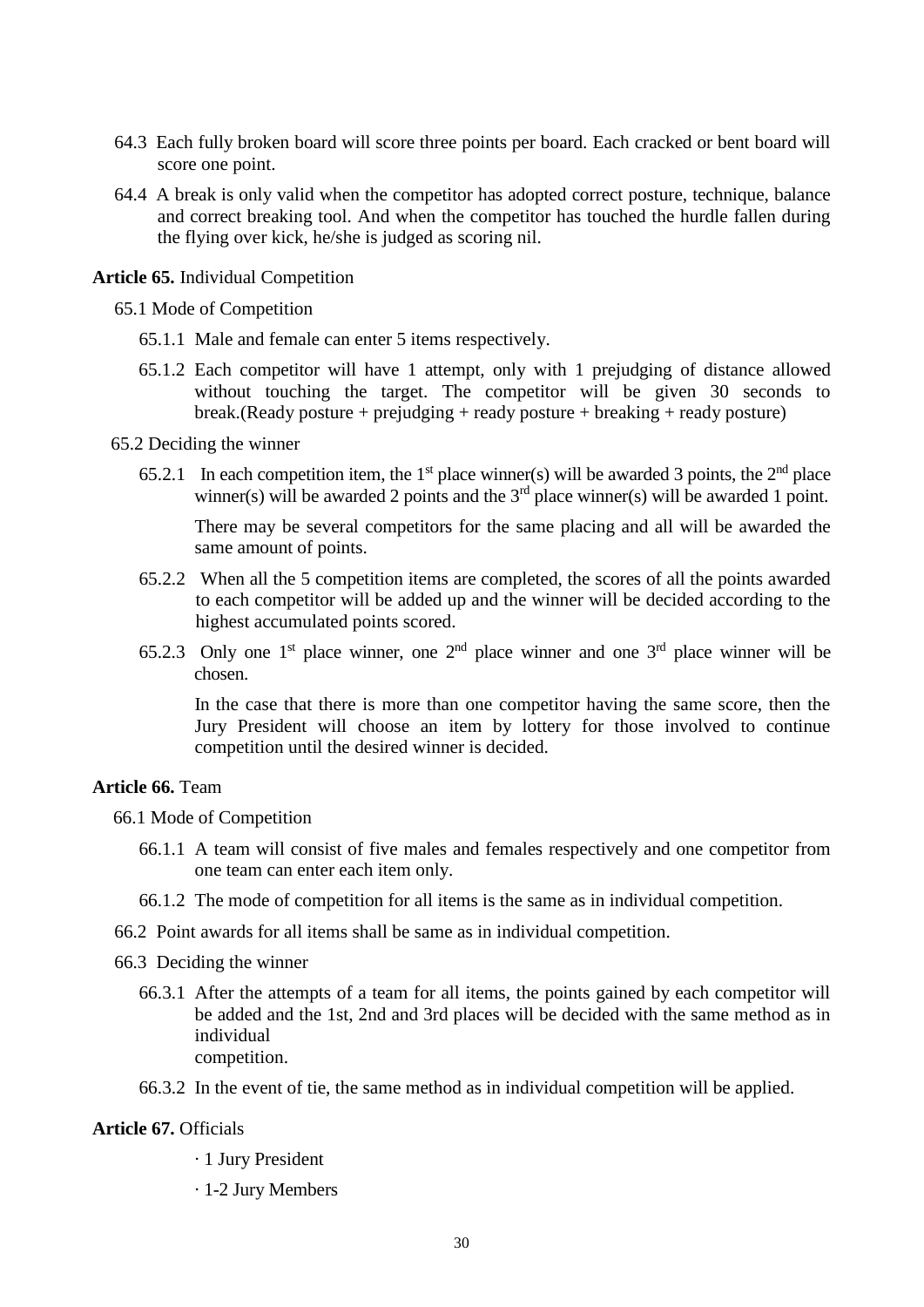- · 5 Referees
- · 1 Timekeeper
- · 1 Recorder

## **SECTION 16. POWER BREAKING**

Power Breaking will be performed in a way of collecting, in advance, applications of the numbers of boards for each item from the participants.

The competitors and teams applying for the most numbers of boards for the respective item will take the priority to perform and if the winners (1st, 2nd, 3rd place) are selected in that item, the competition will come to an end without the performances of remaining competitors and teams.

- As for the Power Breaking Competitions the individuals and teams should submit the applications for each item as same as or more than that of the competitor and team who won the 3rd place at the prior Championship.
- The top 5 competitors and 5 teams will be chosen according to the applications and the competitions will be held between those selected 5 competitors and 5 teams. The order of competitions is as same as the Special Techniques Competitions.

### **Article 68.** Male Divisions

68. 1 Adult;

- · Ap Joomuk Jirugi
- · Sonkal Taerigi
- · Yopchagi
- · Dollyo Chagi
- · Bandae Dollyo Chagi

### 68.2 Veteran:

- · Sonkal Taerigi
- · Yopchagi
- · Dolmyo Chagi (180 **°** Yopchagi)

### **Article 69.** Female Divisions

69.1 Adult:

- · Sonkal Taerigii
- · Appalgub taerigi
- · Yopchagi
- · Dollyo Chagi
- · Dolmyo Chagi (180 **°** Yop Chagi)

69.2 Veteran: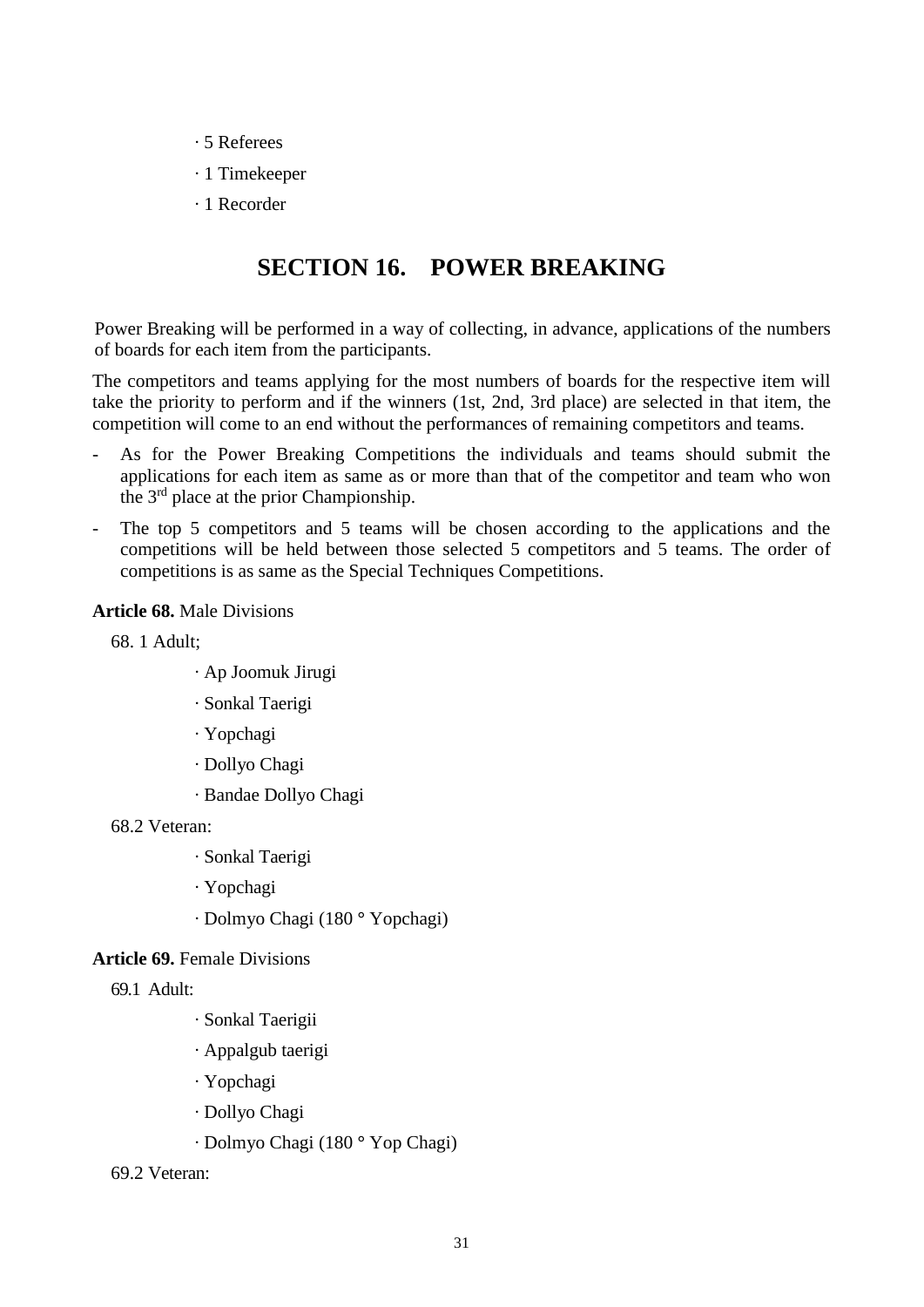- · Sonkal Taerigi
- · Yopchagi
- · Dolmyo Chagi (180 **'** Yop Chagi)

### **Article 70.** Boards

- 70.1 Size; 30×30×2 (cm)
- 70.2 The referee must examine each board before each attempt. Attempted wooden boards cannot be used again. Plastic boards may be reused.

### **Article 71.** Scoring Criteria

- 71.1 There will be five Referees judging the attempt. Each Referee will be holding a red flag and a blue flag. After each attempt, the Referees will raise a red flag for an invalid attempt, a blue flag for a valid attempt, and no flag raised by a Referee who did not see properly the attempt and therefore could not make a judgment.
- 71.2 In the case that there is a draw in the judgment, for example, two red flags, two blue flags and one no flag raised. Then it is a split decision and that competitor will receive half the points counted for that attempt.
- 71.3 Each broken/separated board will count as 3 points and each bent/cracked board will count as 1 point.
- 71.4 When the competitor has not adopted his correct posture and balance and has not used correct breaking tool in spite of board being broken, then the result is not valid.

### **Article 72.** Individual Competition

### 72.1 Mode of Competition

- 72.1.1 Male and female can enter five items respectively.
- 72.1.2 The competitor can begin with one ready posture and end with a different ready posture. Prejudging is optional; if a competitor does not want to do prejudging, he or she can go straight from ready stance-break-ready stance. The competitor will adopt a ready posture in the form of either an L-stance forearm guarding block posture or a sitting ready stance posture. On the command from the Referee the competitor will be allowed to make 1 prejudging, returns to ready posture, then attempt to break in one continuous movement, and returns to the ready posture upon completion of the attempt.
- 72.1.3 Upon the command signal, the competitor has 30 seconds to complete that item.

(Ready posture + pre-judging + ready posture + break + ready posture).

- 72.1.4 The competitor can adjust the height of the boards before pre-judging. The adjusting of the height is not included in the time (30 seconds) for performing for break.
- 72.1.5 Skipping with no jump is allowed, which means that one foot should keep contact on the floor at the moment of strike or kick.
- 72.1.6 Knife hand strike may be inwards or outwards.
- 72.1.7 A random eliminator may be used for qualifying purposes.
- 72.2. Deciding the winners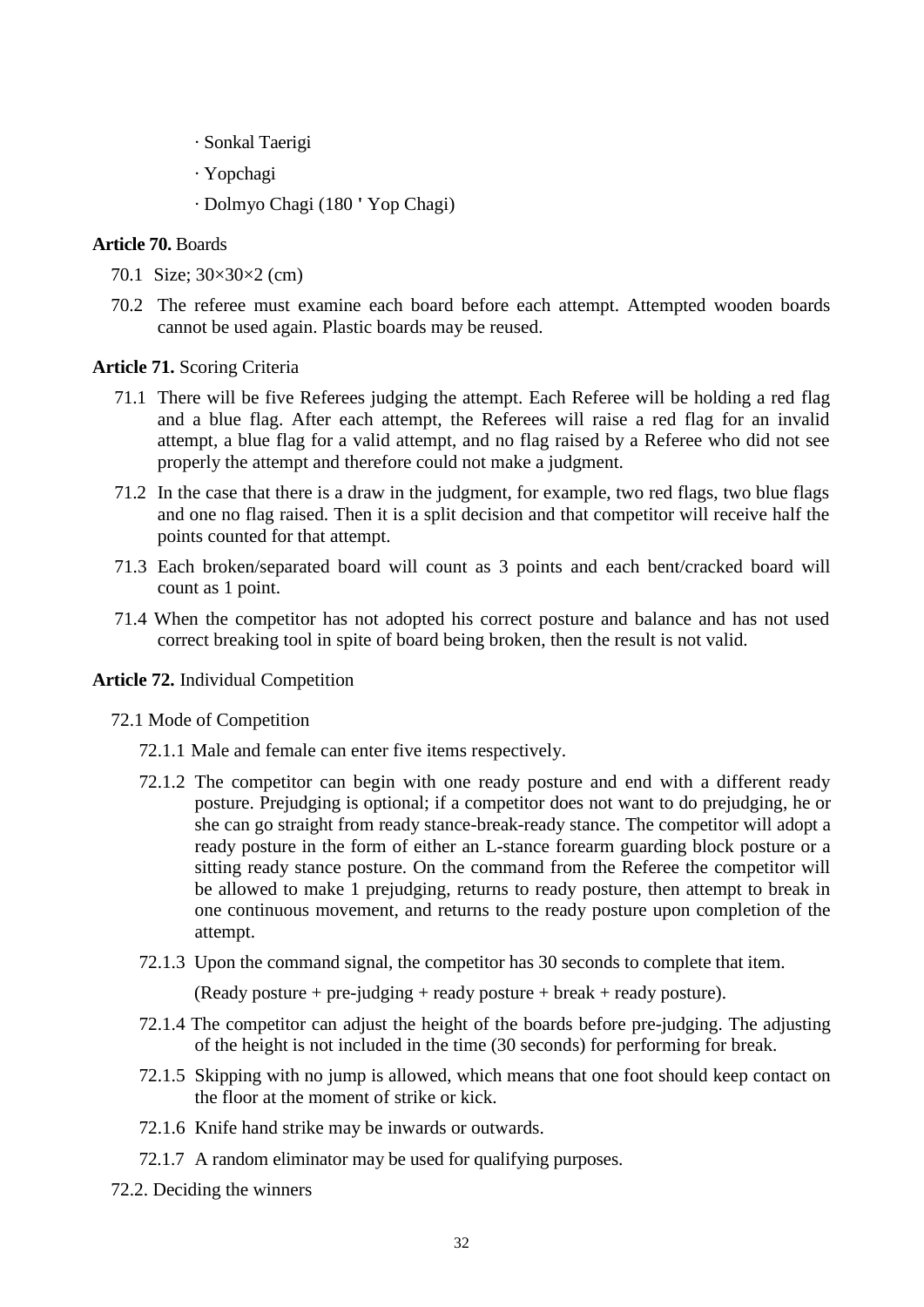- 72.2.1 In every competition, points will be awarded according to the numbers of the broken boards.
- 72.2.2 When the competitor has completed his or her attempt on all the 5 breaking items, his or her points will be added together. The competitors will be decided as the 1st place winner, 2nd place winner and 3rd place winner by order of points. Only one person will be chosen for the 1st, 2nd and the 3rd place. In the case that there are more than one competitor having the same number of points in the same placing, the Jury President will then choose one of the 5 items by lottery for the competitors concerned to further compete to decide the winner.

**Article 73.** Team Competition

73.1 Mode of Competition

- 73.1.1 A competitor from one team can enter one item.
- 73.1.2 Mode of competition for all items is the same as in individual competition.
- 73.2 Point awards for items will be same as in individual competition.
- 73.3 Deciding the winner

After the competition for all items all the points gained by each competitor of a team will be added together and the 1st, 2nd and 3rd places will be decided as in the individual competition. In the case of two teams or more in the same medal placing, the winner will be decided as in individual competition.

### **Article 74.** Officials

- ·Jury President
- · 1-2 Jury Member
- · 5 Referees
- · 1 Time keeper
- · 1 Recorder

## **SECTION 17. SELF-DEFENSE ROUTINE**

**Article 75.** Qualifying system of accumulated points will be used.

- 75.1 The teams shall be divided into at least two groups or more, each group shall consist of maximum 8 teams.
- 75.2 All teams in each group will perform their routines and points will be awarded. The two teams with the highest points from each group will compete in the final round of competition.

### **Article 76.** Divisions

Male (Junior and Adult);

One male vs. 3 males

Female (Junior and Adult)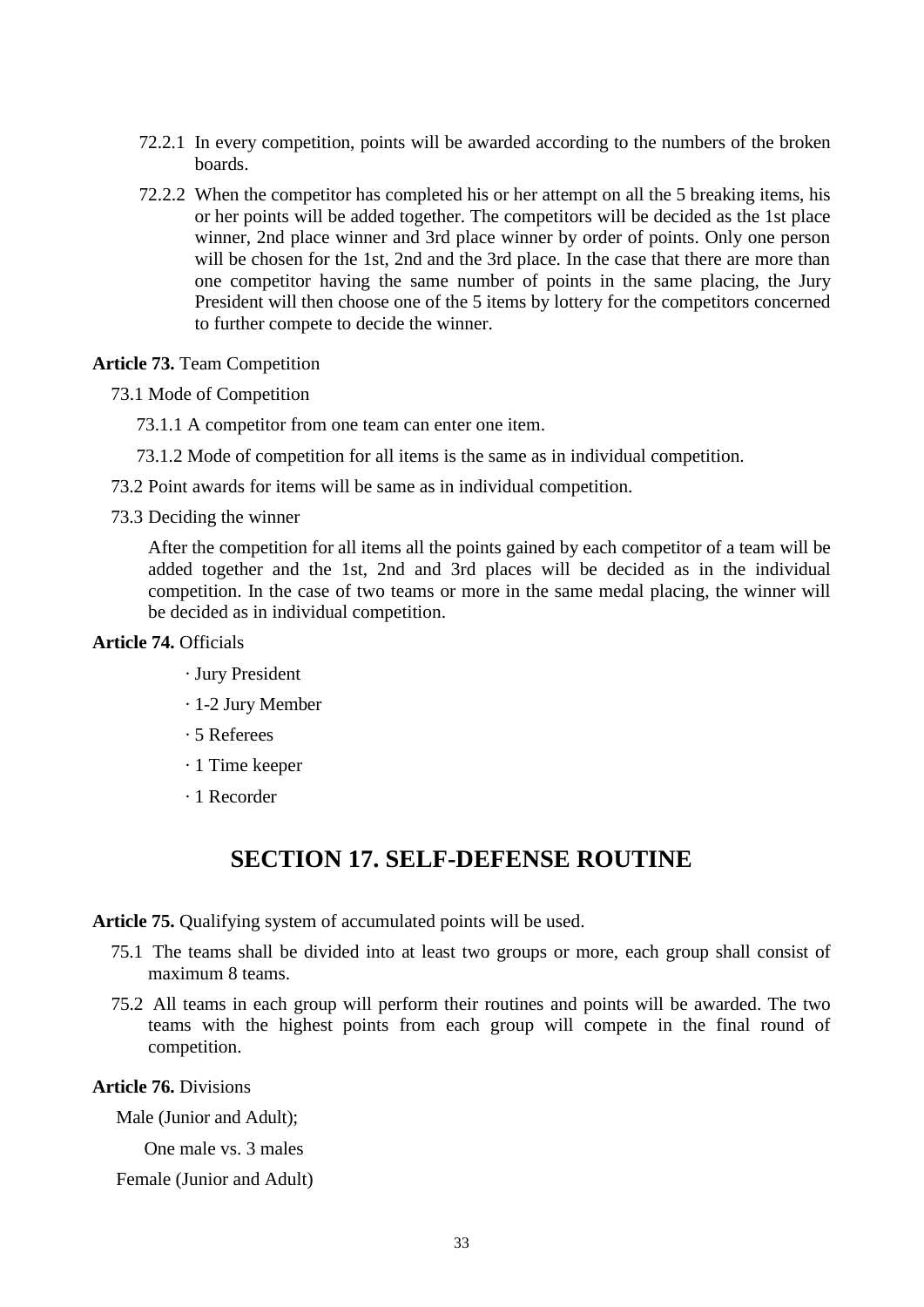One female vs. 2 persons (male or female)

"Hero" must be the competitor of relevant degree. Others may be any competitors.

**Article 77.** The "Hero" of the performance will wear the official ITF Dobok, while the "attackers" will wear other clothes appropriate to their roles. The "attackers" are not allowed to wear the uniforms of other martial arts systems.

### **Article 78.** Duration

For Junior and Adult Championships, male competitors should perform within minimum 40 Seconds and maximum 60 seconds.

For Junior and Adult Championships, female competitors should perform within minimum 30 seconds and maximum 50 seconds.

### **Article 79.** Procedure of Performance

- 79.1 The "Hero" will bow to Jury President and make his ready posture and shouts "Ya!" with the Forearm Guarding Block), then the gong will sound and time will start.
- 79.2 When the "Hero" finishes his last performance and adopts his ready posture and shouts "Ya!", the gong will sound and clock will stop. With the command signal from the "Hero", the competitors in a line will bow to the Jury table and leave the ring.

**Article 80.** Compulsory techniques to be performed in Self-Defense Routine

- · Minimum 1 flying foot technique with a single kick.
- · Minimum 1 flying foot technique with a double or triple kick.
- · Minimum 1 flying two direction kick.
- · Minimum 2 dodging techniques.
- · Minimum 1 releasing technique from grasp or hold.
- · Minimum 1 defense technique against a weapon (knife, toy gun, chair, etc.).
- · Minimum 1 double blocking technique against a double attack.
- \* For Junior and Adult Championships the techniques mentioned in Article 80 should be compulsorily performed.
- \* For Veteran Championship at least 4 techniques for male and at least 3 techniques for female among those mentioned in Article 80 should be performed.

### **Article 81.** Criteria for Point Awards

- 81.1 Estimating Contents
	- · Technical content (Includes correct execution, power, balance, breath control and rhythm)
	- · Team work (Includes accuracy, timing and speed)
	- · Artistic beauty (Includes choreography and realism)
- 81.2 Scoring criteria
	- · Technical contents 10 points
	- · Team work 10 points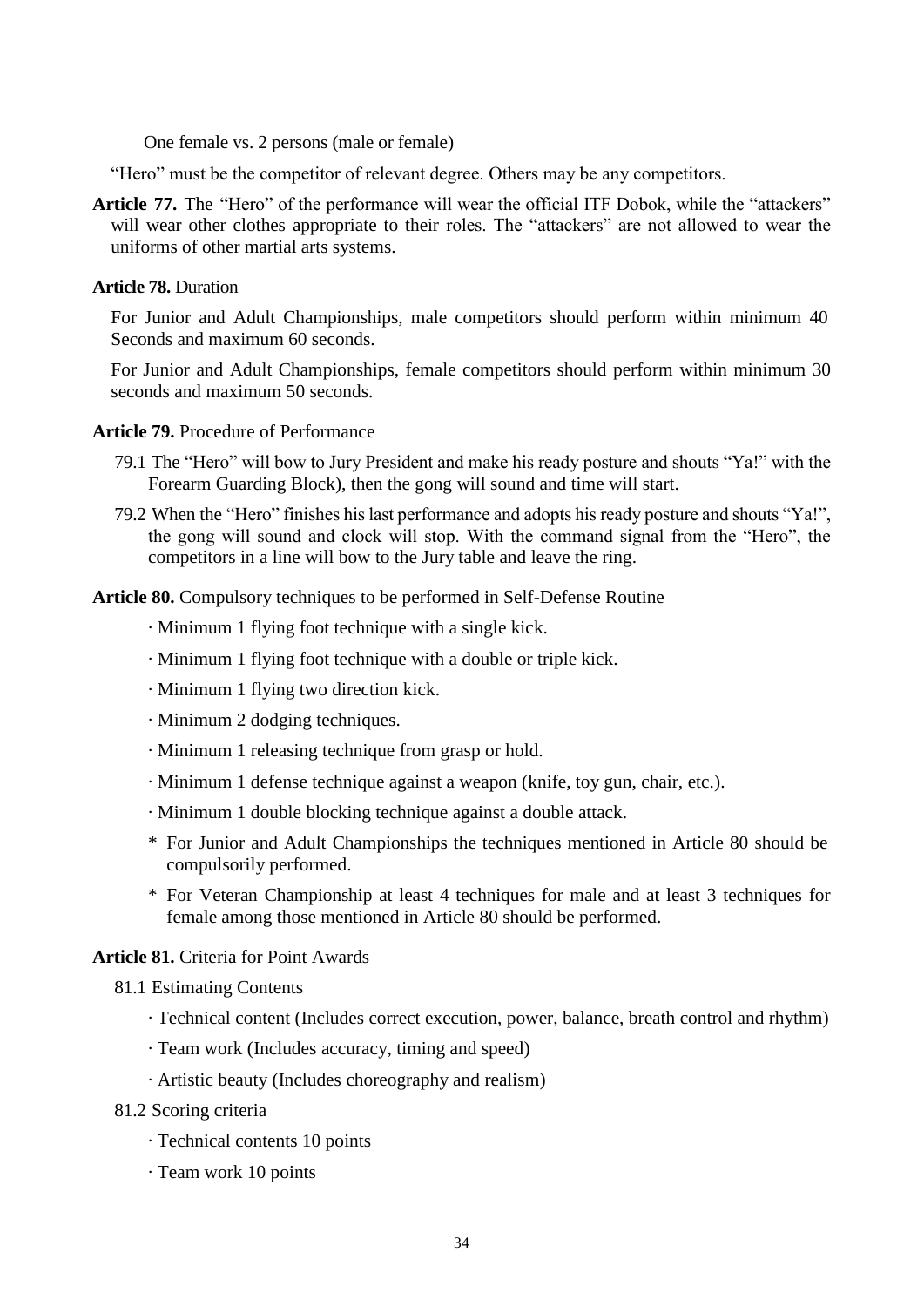· Artistic beauty 10 points

### **Article 82.** Deciding the winner

When a team has performed, the Jury President will be presented with the score sheets from the 5 judges. He will exclude the highest score and the lowest score, and will add up the points from the 3 remaining scores.

- 82.1 In case there are more than two teams with the same highest points, the teams concerned will further perform and compete amongst themselves until two top teams be selected to qualify for the final.
- 82.2 One 1st place, one 2nd place and one 3rd place winners will be decided from the final round of competition. In the case of two teams or more in the same medal placing, the winners will be decided according to the highest points by adding the points gained from the elimination and final. When those points are the same, extra performance will take place until a winner is decided.

### **Article 83.** Officials

- · 1 Jury President
- · 1-2 Jury Members
- · 5 Referees
- · 1 Timekeeper
- · 1 Recorder

## **SECTION 18. PROTEST & DECISION**

The Tournament Adjudication Committee will supervise all protest procedures. The Tournament Adjudication Committee includes the Chairmen of ITF Tournament Committee, ITF Umpire Committee and ITF Technical Committee.

The Chairman of Tournament Adjudication Committee must be the Chairman of ITF Tournament Committee.

In case of absence of its Chairman the member of Tournament Adjudication Committee appointed by the ITF will act.

### **Article 84.** Protest

- 84.1 All written protests may be submitted to the Tournament Adjudication Committee. Only the Coach in charge of individual or a team can present a protest to the Jury President in his /her square.
	- 84.1.1 Official protest form must be filled in and presented within 5 minutes from the end of the match.
	- 84.1.2 Regulated protest fee (USD 100) must be paid when presenting the protest. (If the protest is valid, then the protest fee will be returned to the coach.)
- 84.2 Jury President must submit the protest to the Tournament Adjudication Committee and explain its details.